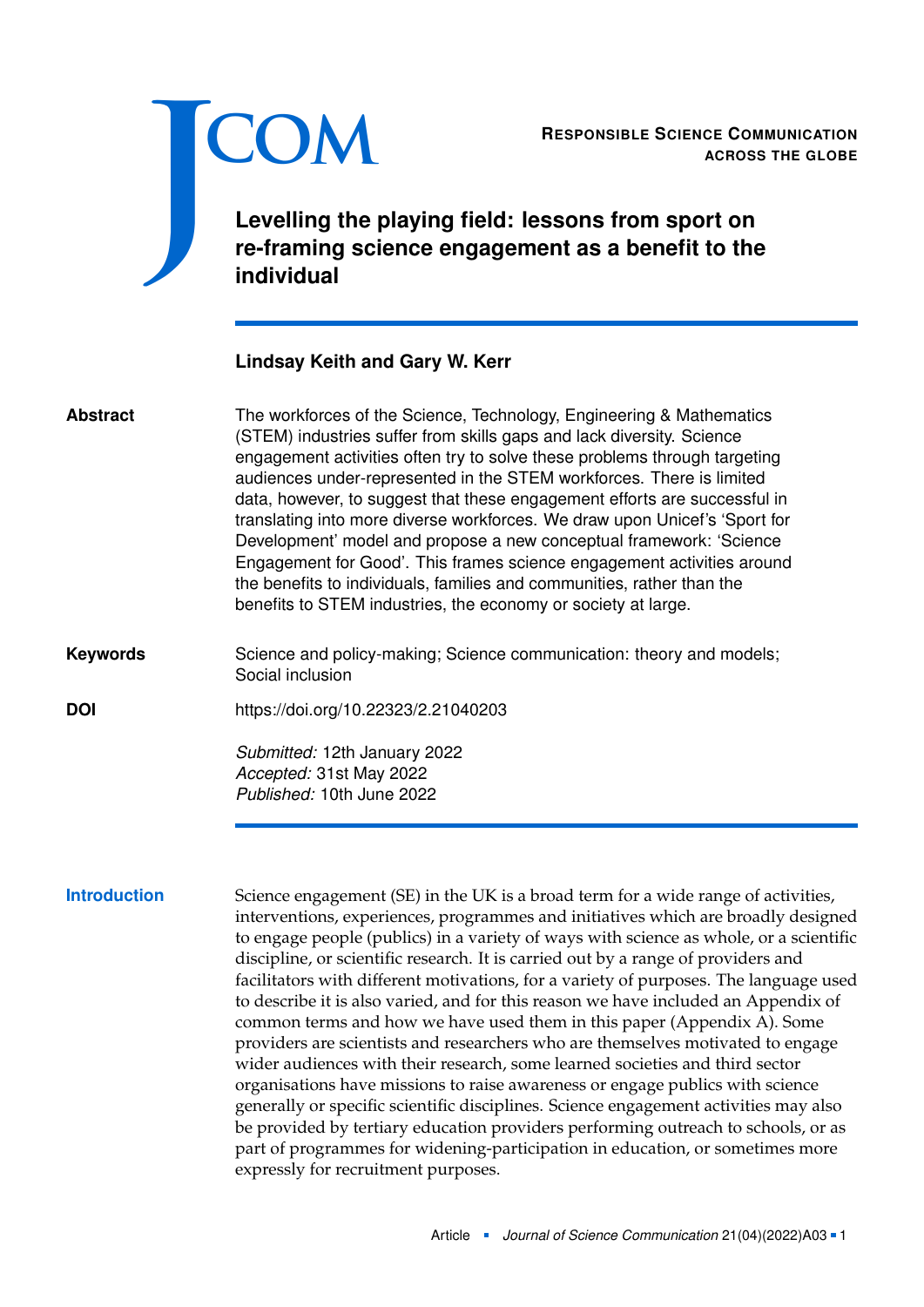The range of activities and events which are encompassed by science engagement are wide and varied. Science engagement activities may include visits to arts or cultural centres or venues including science centres and museums, and locations for public engagement events may include outdoor spaces, libraries, social and public spaces such as community centres, as well as traditional venues such as theatres. Visiting a static museum exhibit could be considered as accessing a public engagement activity, as may attending screenings at STEM-themed film festivals. The science engagement landscape, particularly festivals and venue-based engagement has expanded rapidly over the past two decades with the UK now hosting at least 47 festivals and 66 venues which wholly or in part have STEM engagement content, exhibits or activities [BIG Stem Communicators Network, [2022;](#page-19-0) UK Science Festivals Network, [2022\]](#page-23-0). Although such experiences can be a good way to engage publics with science, they also tend to attract audiences who are white, affluent and already engaged with science [Jensen and Holliman, [2016;](#page-21-0) Kennedy, Jensen and Verbeke, [2018;](#page-22-0) Dawson, [2019\]](#page-19-1). Further, there is uncertainty over their long-term effectiveness as an engagement tool, and it has been argued that, "the legitimacy of public engagement does not just depend on its inputs, but also on its outputs" [Stilgoe, Lock and Wilsdon, [2014\]](#page-23-1).

The most recent UK government report into public attitudes towards science suggests that this growth in the number and availability of engagement activities and venues has resulted in increased reach, with 72% of people reporting that they had taken part in at least once science-related activity in the past year, (most commonly visiting a nature reserve, zoo or science museum). Despite this, only 22% of people felt actively connected with science and another 1 in 5 feel actively disconnected from science ("science is 'not for me').

While in 2019 almost half of people agreed that scientists make a valuable contribution to society, (49%, compared to just 27% in 2005), the number of people who believe that science will make their lives easier has fallen to 74% (from 81% in 2014). Alongside this the number of people who believe it is important to know about science in their daily lives has dropped to 65% (down from 72%), and only 43% of people now believe that school science has any relevance to everyday life (down from 51%). The data also showed that, of this group, almost 40% were actively connected to other cultural activities, (most commonly sport, but also the arts), and suggests that these other cultural interests could be a conduit through which positive attitudes towards science might be engendered.

Despite the increases in science engagement activity across the UK therefore, we seem yet to demonstrate significant corresponding shifts in attitudes of the public towards science across the general population. In addition, there are further issues in both the science workforce and science engagement in terms of demographic reach, which are discussed later in this article.

# **Understanding current models of STEM engagement**

Science engagement has a rich history that extends as far back as the Enlightenment and is carried on today by schools, colleges and universities, and by festivals, museums, science centres and venues such as the Royal Institution [James, [2000;](#page-21-1) Bensaude-Vincent and Blondel, [2008\]](#page-19-2). Discussions about the categorisation and typology of different forms of engagement are plentiful and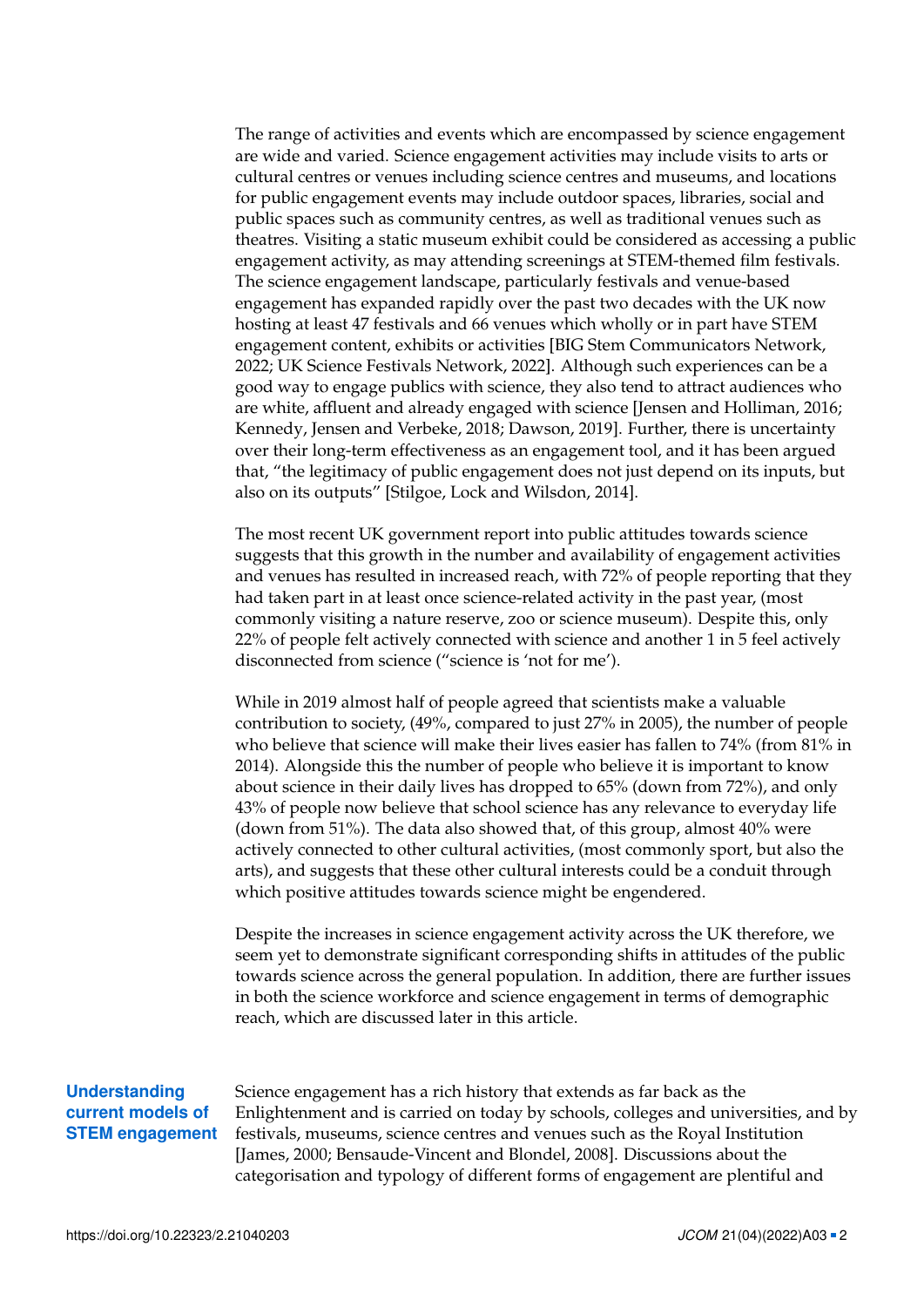manifold with no 'superior' or globally agreed definitions, but broadly it can be described in several ways; practical, theoretical and applied.

Over time there have been three broad 'waves' of science engagement each using different practical models for engagement although all three are still in use today [Hetland, [2014\]](#page-20-0). Historically the primary mode of science communication was the 'deficit' model, that is, an assumption that audiences were 'empty vessels' to be filled by facts and knowledge imparted by the scientist. Examples of deficit model engagement are talks or TV programmes, more likely to be described as science communication than engagement. Two subsequent models for science engagement evolved from this, with the first being a dialogic model, which recognised that engagement can generally be more effective as a two-way discussion between audiences and scientists or science communicators, (for example interactive museum exhibits, participatory theatre, science cafes) [Jensen and Holliman, [2016\]](#page-21-0). The more recent evolution of this model is for participatory engagement in which publics are not considered audiences, but participants in an interactive engagement in which science communicators and scientists and publics can learn from each other. Hetland describes the models as constituting a "multi-modal framework" for studying science and suggests that although dialogic and participatory forms of engagement are often seen as superior to the deficit and dissemination model, the models can "co-exist as policy instruments" and neither negate nor exclude the others.

Engagement with science is also sometimes categorised as 'Upstream, 'Midstream' and 'Downstream' public engagement: 'Upstream' refers to bigger discussions about values, ethics and debates about science and research *before* trajectories are set, 'Midstream' refers to public engagement between scientist and public at the level of the laboratory research, and 'Downstream' refers to the application and commercialisation of scientific research, and discussions about applied science [Wilsdon and Willis, [2004\]](#page-24-0)

Other analyses of public engagements have described different forms of public engagement as a typologies which map to different political leanings, as a way of understanding how a lack of diversity in engagement may result in the conferring of a "middle class advantage" in relation to public services, health, land-planning and education. Although this work does not attempt to quantify the relative importance of these advantages it is vital to understand how political and social factors affect equity of access to science engagement if we wish to understand why those who are under-served and under-represented as engagement participants continue to be in the minority [Marks, [2013\]](#page-22-1).

**What is the purpose of Science Engagement?** There are myriad reasons why people and organisations choose to become involved in facilitating or providing public engagement activities, and why policy-involved organisations suggest scientists (and others) should become involved in public engagement. NESTA, a science endowment organisation based in the UK, published a report describing some of the reasons why researchers, innovators and those involved in innovation policy-making should practice science engagement. Reasons given include a) providing a broader base of voices and stories for policy or law-makers to engage with when making decisions that may affect the future, b) to encourage researchers to think about broader social, political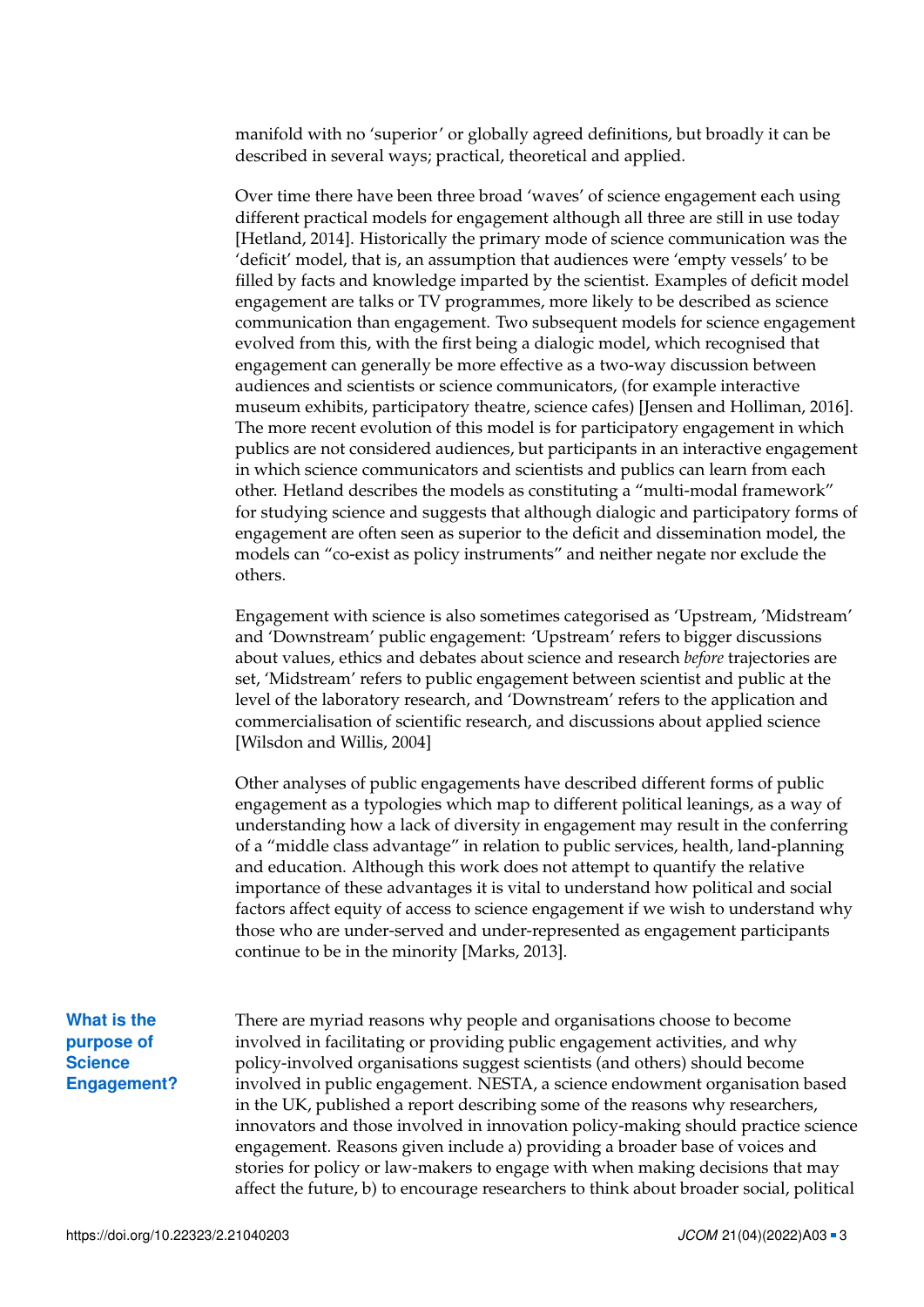and ethical issues than they might do by themselves, (and in acknowledgement that the socio-demographic make-up of scientists and researchers does not reflect whole populations), c) to improve research by increasing diversity, in the understanding that a great deal of work demonstrates that problems are better solved when we can draw on collective intelligence from groups with cognitive diversity, and d) to ensure the fair sharing of the benefits drawn from science, research and innovation [Saunders, [2018\]](#page-23-2). These points summarise benefits to society at large from the wider engagement of publics with science, but the paper does not mention specifically that science research is funded to a great degree by taxpayers in many countries. While the value of scientific research to the world is considered by scientists to be high, it is often poorly misunderstood by those without scientific training, despite being largely paid for through direct taxation. There is therefore an argument that nations are duty-bound to engage those citizens whose taxation funds research, and that such spending can be fairly justified; Sir Paul Nurse in his 2015 Review of the UK research Councils wrote; "For a national research endeavour to be successful there needs to be an effective dialogue and understanding between research scientists, politicians and the public, so that policies and strategies are in place to bring about research that benefits society, and that society will support. Without this engagement and societal endorsement, the research endeavour will ultimately stall or even fail,"[Nurse, [2015,](#page-22-2) p. 8]. Many public engagement professionals and social scientists therefore believe the focus should be on enabling segments of the general public to influence decisions about the development and application of science and technology knowledge generated within the institutes [Salmon, Priestley and Goven, [2017\]](#page-23-3).

At the level of education providers and third sector organisations, the motivation for public engagement is often mission or policy based education based on ideals of social justice and widening participation in science. The term "widening-participation" has come from the formal education sector which has targets for engaging and recruiting a student workforce from a wide range of socio-economic backgrounds, focussing on demographics who are under-represented in tertiary education, such as those living with multiple disadvantages and people from ethnic minorities. There is a great deal of support available for such initiatives because it has been recognised that the STEM industries globally face a skills-shortage in the workforce, which is compounded by its own lack of diversity. A number of reports, detailed below, have reinforced the need to expand the skilled workforce and identified that only by increasing the diversity of the workforce can they achieve these aims. Making study choices that are STEM positive and entering into the STEM workforce is also associated with increased income and improvements in social mobility, so there are good social justice reasons for wanting to improve the diversity of the STEM workforce, however, for many organisations and businesses there is a more pressing economic imperative of ensuring continuation in their workforce, and the need for this is discussed in the next section.

Overall however, there is a lack of research examining why scientists should participate in science engagement activities, and the literature reveals many opinion pieces imploring scientists to become involved in engagement activities, rather than critically examining what scientists can learn and contribute from doing so [Salmon, Priestley and Goven, [2017\]](#page-23-3). Consequently, the purpose and critical reasoning behind science engagement activities tend to be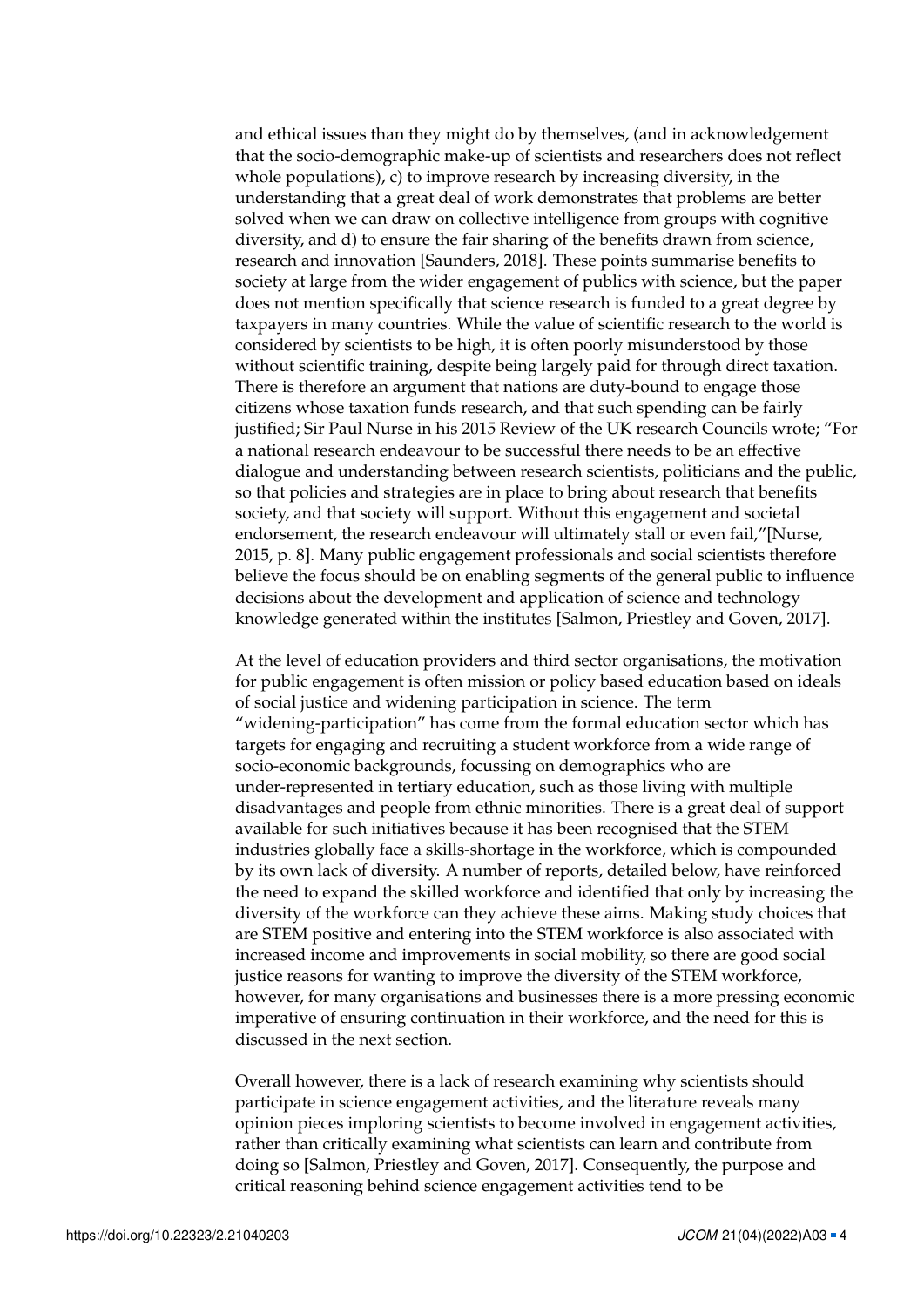under-researched, and while research findings often do not drive science engagement practice, neither do engagement activities tend to drive or inform research, although this is changing in some areas with new approaches to citizen science activities [Salmon, Priestley and Goven, [2017\]](#page-23-3).

## **The STEM Workforce and its dependence on diversity**

The value of the STEM workforce for the UK economy has been recognised in multiple reports. 18% of the UK's workforce is employed within the STEM sector and its economic significance cannot be underestimated [Institute for Manufacturing University of Cambridge, [2021\]](#page-21-2). Multiple reports including the Industrial Strategy [\[1993\]](#page-20-1), the UK Research and Development Roadmap [\[2020\]](#page-20-2) and the Build Back Better Plan for Growth [\[2021\]](#page-20-3) have outlined the vital importance of having a workforce that is adequately skilled in STEM to meet the requirements of businesses, particularly in the wake of Brexit and the Covid-19 pandemic [Etherton, [1993;](#page-20-1) HM Government, [2020;](#page-20-2) HM Treasury, [2021\]](#page-20-3). Existing evidence demonstrates that there is a gap between the STEM skills needed in industry and those readily available from the UK workforce [National Audit Office, Comptroller and Auditor General, [2018\]](#page-22-3). This shortage of STEM skills within the workforce has economic consequences for businesses and is estimated to cost £1.5bn per year in the UK [STEM Learning, [2018\]](#page-23-4). Investment in developing a strong STEM workforce in order to develop the STEM sector is considered to be key to strengthening economic output of science [Etherton, [1993;](#page-20-1) British Science Association, [2020\]](#page-19-3).

Research on the existing STEM workforce found that it is far less diverse than the wider workforce; 65% of the STEM workforce in the UK are white men, and the National Audit Office [National Audit Office, Comptroller and Auditor General, [2018\]](#page-22-3) reports that whilst some progress has been made to make the STEM workforce more diverse, addressing the inequity of access to science engagement would help address some ongoing economic considerations within the STEM economy [National Audit Office, Comptroller and Auditor General, [2018;](#page-22-3) British Science Association, [2020\]](#page-19-3). In 2020, the UK Parliament's All Party Parliamentary Group (APPG) on Diversity and Inclusion on STEM produced a report on diversity and representation in STEM industries in the UK [British Science Association, [2020\]](#page-19-3). They found, "an overall lack of representation in the STEM sector of minoritised groups such as Black people, women, disabled people and those from the LGBTQ+ community". Disabled people of all ethnicities are underrepresented in the STEM workforce. The gap in representation between STEM workers and others is larger for disabled women than disabled men. [British Science Association, [2021\]](#page-19-4). Whilst a majority of non-STEM disabled workers are female (59%), only one-third (33%) of STEM disabled workers are female. The impact of sexual orientation on science engagement and uptake of STEM careers, for example, was not considered by the APPG however an earlier report from the IET identified that 28% of LGBTQ+ people would not consider a career in STEM due to perceived fear of discrimination within the sector [IET, [2008\]](#page-21-3). The report goes on to say that the STEM sector "cannot reach its full potential without greater equity in the workplace," noting that the inequity is both historic and systemic.

Internationally there have been drives in the last decade towards increasing the uptake of STEM subjects by school students and at undergraduate level. The STEM skills shortage in the UK is thought to result in around 43% of STEM vacancies being difficult to fill. Reasons for this (according to the UK Commission for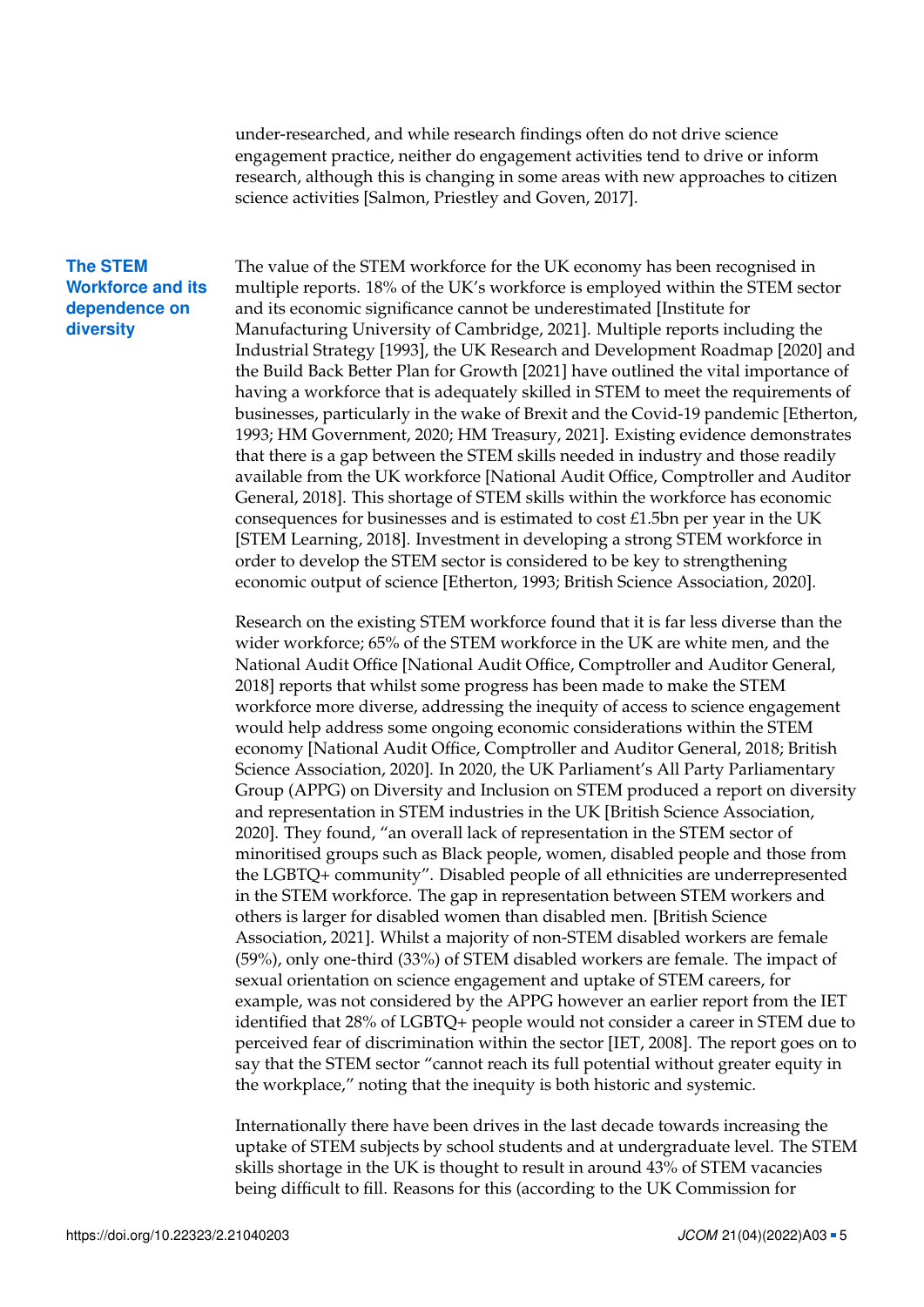Employment and Skills) are applicants not having sufficient training or experience, and this is reported to impact heavily on the industrial and economic output of the nation [Vivian et al., [2016\]](#page-24-1). Some businesses with large UK bases, such as Siemens recognised the potential deleterious effect the skills gap may have on them and have taken action to address the issue, identifying science engagement as a strategic organisational priority in a 2015 report. Many STEM industry companies have similarly invested in science engagement events and activities in the hope of minimising the disruption that a future skills gap might bring to the business. While such investment is welcomed in general by the engagement community (notwithstanding ethical concerns by some engagement practitioners regarding funding from industry sectors, such as arms manufacturers, or fossil fuels industries), it continues to frame science engagement and increasing diversity as a necessity to benefit STEM industries and/or the economy, rather than the under-represented individual [Langley and Parkinson, [2009\]](#page-22-4).

# **Factors associated with STEM choices and the intersection with diversity**

While the economic and social justice pressures have seen an upswing in science engagement activities and experiences, the same lack of diversity that is reported in STEM industries is reflected in science engagement demographics. Although there is an assumption that increasing science engagement of young people is likely to result in an increased number of people making study and careers choices in STEM, this is not a given, and if the diversity issues in engagement are repeated within the STEM industries, then ultimately we will be unsuccessful in building a bigger (and by necessity more diverse) workforce. It is imperative therefore that we understand the causes of the lack of diversity in both engagement and in study choices and careers. The following sections explore factors that are known or thought to have a bearing on STEM engagement and choices and the relationship between these factors and diversity. Note that these sections do not constitute a systematic review of the evidence, but briefly explore this complex field to suggest where patterns emerge that might help us to understand the intersectional factors at play in STEM engagement and diversity.

## *Identity, capital and experience*

The reasons leading to low uptake of science with certain demographics are complex, however, the concept of 'science capital' proposed by Archer has been useful in exploring how barriers to engagement with science can negatively influence the likelihood of individual's decisions to study a STEM subject or participate in a STEM career [Archer, Moote and Tomei, [2013;](#page-18-0) Archer, DeWitt, Osborne et al., [2013\]](#page-18-1). Archer's theory of 'science capital', elaborates on Bourdieu's theory of social reproduction, which defines 'capital' as "the legitimate, valuable, and exchangeable resources in a society that can generate forms of social advantage," [Archer, Dawson et al., [2015\]](#page-18-2). Archer defines science capital as "the sum of all the science-related knowledge, attitudes, experiences and resources that an individual builds up through their life. This includes what science they know about, what they think about science, the people they know who have an understanding of science, and the day-to-day engagement they have with science"[House of Commons, Science and Technology Committee, [2017\]](#page-21-4). Much of this research stems from 'Aspires', a longitudinal study with more than 40,000 participating young people who were followed from age 10 to age 19 [Archer,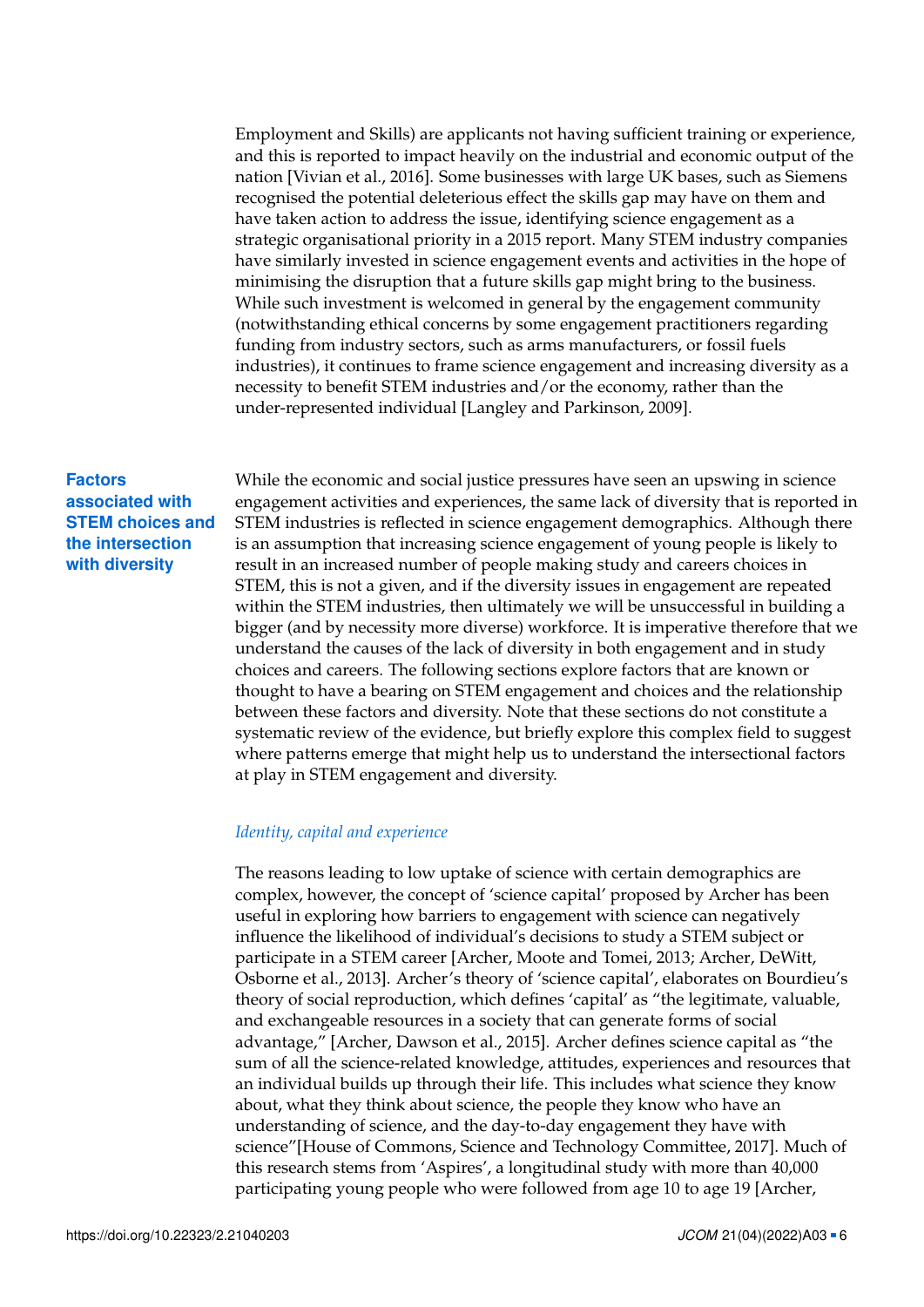DeWitt, Osborne et al., [2013;](#page-18-1) Archer, Moote, Macleod et al., [2020\]](#page-18-3). Aspires is one of the largest and most significant pieces of research into young people's attitudes to STEM, and showed that children from families with higher levels of science capital tend to be from middle-class families, and these children are disproportionately more likely to pursue science post-16 [Archer, Moote and Tomei, [2013\]](#page-18-0). Conversely, children with lower levels of science capital are more likely to be Black, working class, and are less likely to study science post-16. These children may view science as being 'not for me' and are less likely to see science as a potential career [Archer and Moote, [2016\]](#page-18-4). Working class and minority ethnic students were more likely to experience greater teacher turnover than other students, and "gatekeeping" practices on subject choice were reported. This was most common in Physics with all but the highest achieving students discouraged from choosing it at A level and the Physics curriculum reported as being particularly off-putting [Archer, [2020;](#page-18-5) Archer, Moote and MacLeod, [2020\]](#page-18-6).

Critically, Aspires identified that it was not poverty of aspiration, interest or attainment that prevented people from under-represented groups from progressing their studies, but other factors, some of which were identified decades ago, which instil science as being "not for me", and persist as barriers to access today. According to Archer "teachers' attitudes and behaviours, young people's experiences of school science, and the nature of the curriculum all play a part in reinforcing or undermining science aspirations and identities" and the extent to which individuals identify with science, affects their behaviours and choices [Archer, [2020\]](#page-18-5).

The concept of "science identity" is part of the complex of values that create science capital and building a positive science identity is linked to higher science capital in individuals [Archer, Dewitt and Osborne, [2015;](#page-18-7) DeWitt and Archer, [2015;](#page-19-5) DeWitt, Archer and Mau, [2016\]](#page-20-4).

This work has done a great deal to enhance our understanding of some of the factors which affect or determine individual's attitudes to science, which in turn influences their behaviours, particularly regarding study choices and subsequent career decisions, and also suggested that some (but not necessarily all) forms of science engagement and informal science learning experiences may help to build science capital, but also determined that these experiences were not the only things that would contribute to the level of science capital. Critically, the ability to change an individual's attitude to thinking that science "is for me" and to encourage activities and dialogue that explore and underpin the relevance of science to their everyday lives are equally if not more important than "fun" science experiences [TED, [2015\]](#page-23-5).

Emily Dawson's important contributions to this field take phenomenological and ethnographical approaches to understanding the barriers to accessing informal science learning (ISL) faced by people who are minoritised by ethnicity [Dawson, [2014;](#page-19-6) Dawson, [2015;](#page-19-7) Dawson, [2018\]](#page-19-8). This work echoes and develops some of the seminal explorations to understanding barriers to accessibility to museums made by Marilyn Hood in the 1960s and 1970s. She observed that the codes and behaviours of visitors to museums represented the values of white middle class males, and that people who do not fit this demographic and may not learn these codes, they are exclusionary [Hood, [1983;](#page-20-5) Hood, [1991;](#page-20-6) Hood, [1993\]](#page-21-5). Dawson's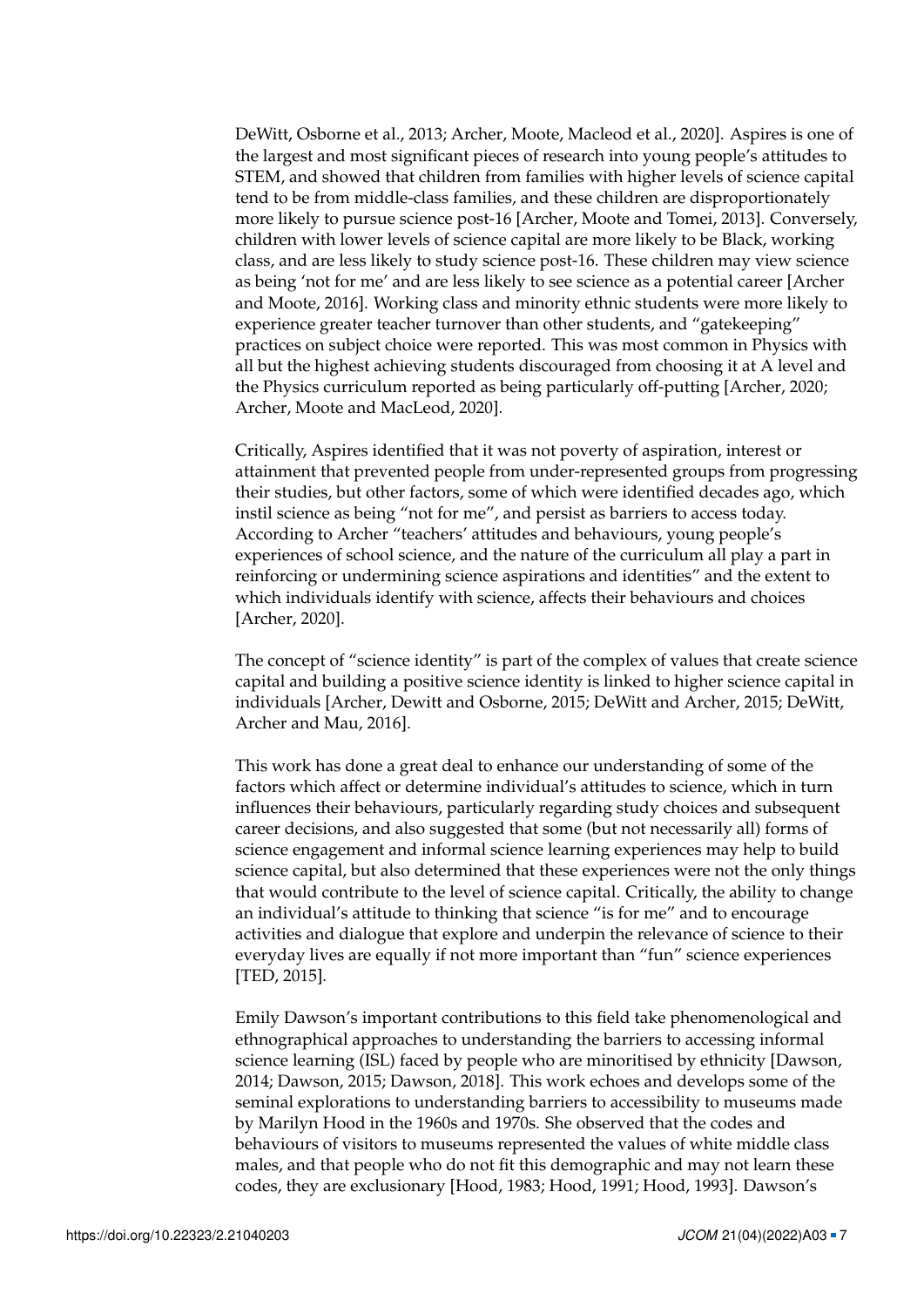work with UK-based ethnic minority community groups has shown that 50 years later many of the same issues are still at play with museums access still "grounded in expectations about visitors' scientific knowledge, language skills, and finances in ways that [are] problematic," arguing that "ISE practices reinforced participants pre-existing sense that museums and science centers [are] "not for us." Hood herself followed up her initial writings ten years after publication asking what had changed in a decade, and it is of note that Dawson's work 30 years on highlights that little has changed. [Hood, [1983;](#page-20-5) Hood, [1993;](#page-21-5) Borun and Chambers, [2000;](#page-19-9) Dawson, [2014;](#page-19-6) Archer and Moote, [2016\]](#page-18-4). One aspect uniting these works is the revelation that for many, science is considered "not for me" and is not considered or discussed as part of every-day life, suggesting that person-centred, individual-first approaches to science engagement may be a way forward that can help overcome the inequity witnessed in science and science engagement.

#### *School attainment and socio-economic factors*

The link between socio-economic disadvantage and school attainment has been addressed in several studies and recently by a systematic review by Banerjee which identified factors linking to underachievement in disadvantaged pupils [Banerjee, [2017\]](#page-18-8). Banerjee reports that remediation of the situation is imperative for five specific reasons including greater diversity leading to innovation in the STEM workforce, social justice, narrowing the socio-economic divide, allowing everyone to harness STEM skills for themselves and the protective effect of educational attainment on health. Factors involved in linking socio-economic disadvantage and attainment at school were many, including poor attitudes towards schooling and lower attainment across the board due to early cognitive developmental delays, and there is also a known "neighbourhood" effect in which behaviours (such as exhibiting or experiencing aggression and violence or other high-risk behaviours) negatively impact school experiences. Enriched schooling has been shown to mitigate some of the negative school experiences in the US [Hanson et al., [2011\]](#page-20-7).

Parental involvement in education is also linked to attainment and was more predictive than social class or practical formal support, whereas socio-economic status, particularly of migrant communities, was negatively associated with attainment. Attitudes of schools and teachers played a role in attainment, with both perceived and structural discrimination being a factor for lower socio-economic status and minority ethnic groups. [Greenman, Bodovski and Reed, [2011;](#page-20-8) Archer, Dewitt and Osborne, [2015\]](#page-18-7).

Beyond the UK, PISA is the OECD's programme for student assessment and measures 15-year-olds' ability to use their reading, mathematics and science knowledge and skills to meet real-life challenges. A large-scale study in "Dream Jobs? Teenagers' Career Aspirations and the Future of Work" [Mann, Denis et al., [2018\]](#page-22-5) carried out an analysis of PISA data, the world's largest educational attainment database to look at the relationship between aspiration and achievement [Mann, Denis et al., [2018\]](#page-22-5). They found that young people from the least advantaged backgrounds who "performed well on science tests commonly expressed much lower career expectations than comparably performing peers from the most advantaged backgrounds" and were half as likely to express an aspiration to continue to tertiary education than their more affluent and advantaged peers.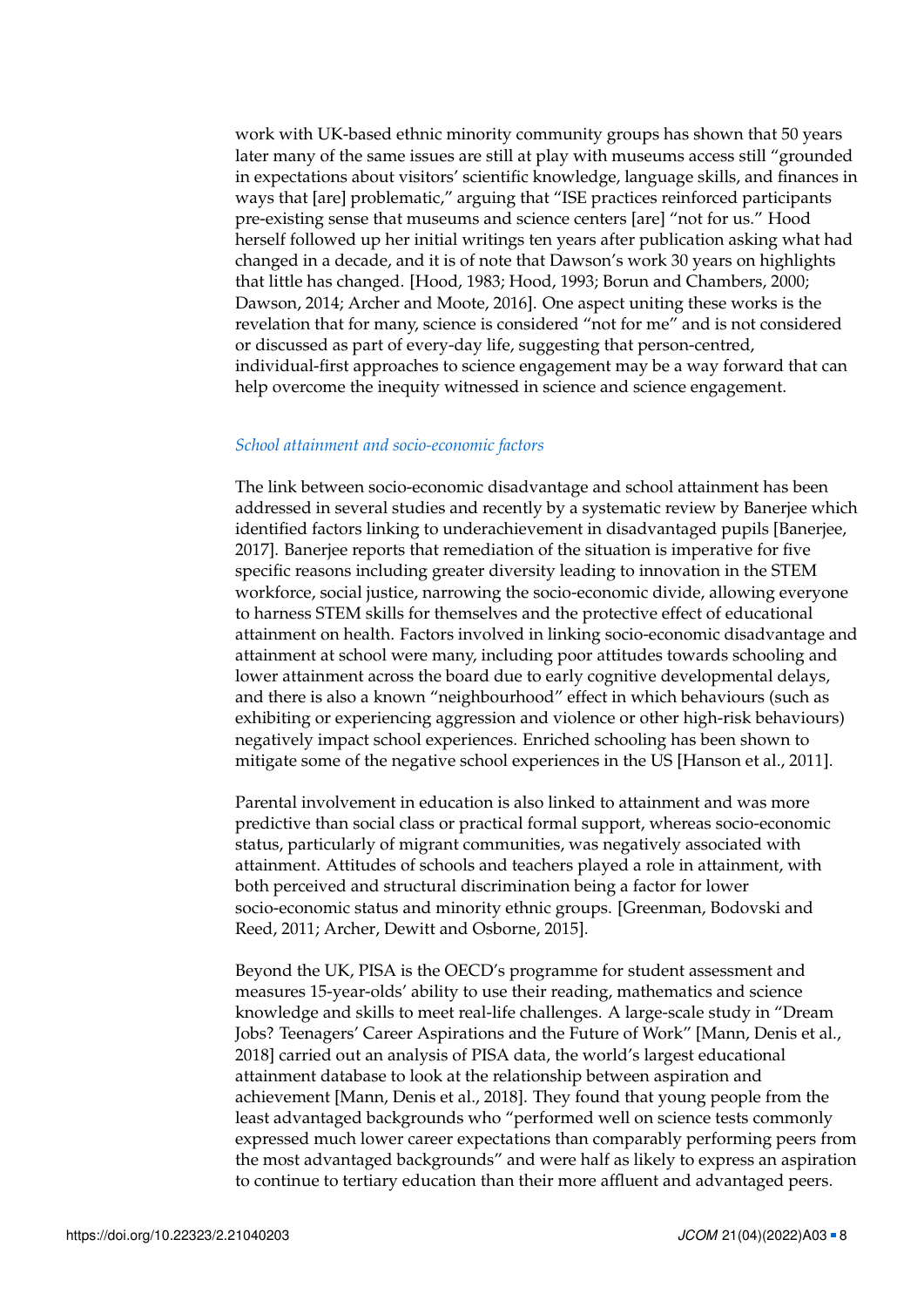The report suggests that, other than a small number of countries in which this may be a result of vocational training frameworks, "the phenomenon speaks to barriers preventing disadvantaged youth from meeting their educational potential".

Although a significant body of research governing attitudes to science and STEM and attainment at school, and reasons for failure to attain in the STEM subjects, there is currently little in the literature, (other than a link between the existence of STEM clubs and study choices), to link the importance or otherwise of school attainment on equity of access to informal science learning. The work that does exist however, may again point towards structural issues impacting on expectations and attitudes, rather than a lack of ability, attainment or ambition in under-represented demographic groups.

## *Informal STEM experiences*

Dou et al. in 2018 reviewed early STEM informal experiences to look for links to later attainment in STEM study choices through the lens of building a positive science identity. They write that considerable research connects early informal science learning experiences to science identity formation and note that this has been a "robust lens" to provide insights into STEM career choices, however, conclude that the relationship between these factors is still not fully understood [Dou et al., [2019\]](#page-20-9).

They analysed a cross-sectional cohort of more than 15,000 young people looking for links to later STEM career intentions. They discovered that participants' likelihood of choosing a STEM career in college increased by 85% for every one-point increase on their STEM identity scale, however early STEM experiences were not all associated with increases in STEM identity. Out of 12 categories, only two — talking with friends or family about STEM and STEM experiences, and consuming STEM via the media were predictive of STEM career choices at college level. Dou also note that the consumption of STEM related media (e.g. books and TV related science or sci-fi) is fraught with stereotypical biases towards the representation of science and scientists. Once again, attention is drawn to the lack of role models representing the demographics of under-served communities, and the continued perception that science is the domain of white males [O'Keeffe, [2013\]](#page-23-6).

The presence of STEM clubs in schools is reported to be an important positive factor in STEM study choices, offering a more informal way to enjoy STEM subjects without the performative requirements and testing of school lessons. Interestingly the existence of a STEM club in a school was associated with raised STEM study aspirations in school students across the board (even for students who did not themselves take part in it) with more people at schools with STEM clubs taking triple science choices at GCSE. Within those schools 60.1% of those attending STEM clubs progressed to triple science, compared to 46.5% who did not [Archer, [2020;](#page-18-5) Archer, Moote, Macleod et al., [2020;](#page-18-3) Davis et al., [2021\]](#page-19-10). This raises the possibility that science identity can be built at a collective level, for example, within schools, not simply at the level of the individual, but confirms that positive science identity is still a major factor in decisions about future study and careers.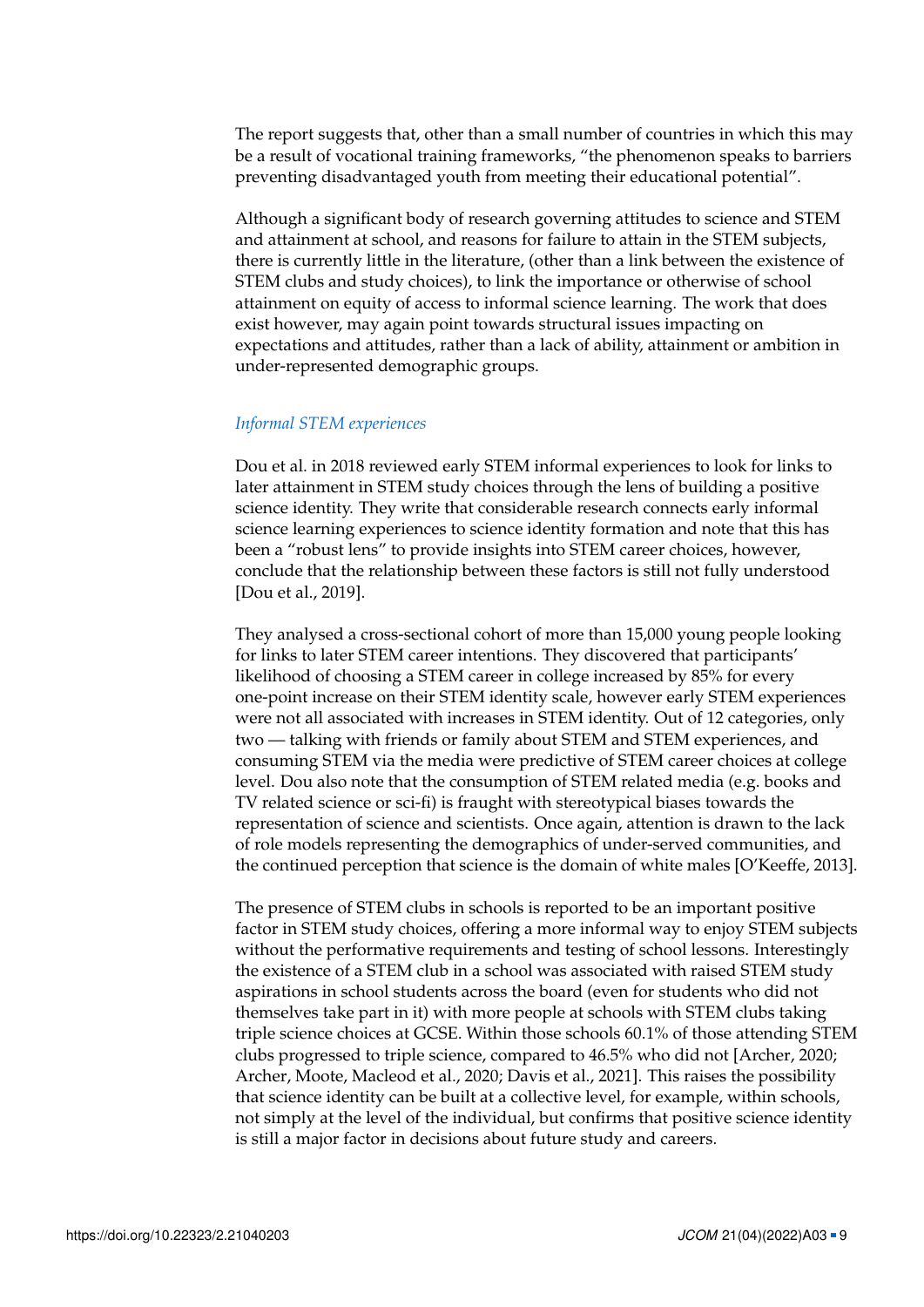#### *Enrichment activities, careers advice and engagement*

Recent research has for the first time, using robust randomised controlled trial (RCT methodology) established a positive relationship between young people's engagement with the world of work and their GCSE attainment [Kashefpakdel, Percy and Rehill, [2014\]](#page-21-6). This study and report found that part of the success of independent schools in transitioning students out of secondary education (including for university admission) was their extensive use of links with employers. Conversely, pupils (schools) with fewer links to employers were more likely to become NEET (Not in Employment, Education or Training). Four interventions/engagement (or more) by employers were observed to be the minimum number required in order to prevent students progressing to become NEET, and this work drove a 2007 Department for Education commitment to improving employment links with schools [Mann, Kashefpakdel et al., [2017\]](#page-22-6). Employer engagement has consistently been shown to increase earning potential and positively impacts student motivation by linking the curriculum to the world of work. Interestingly the linking of curriculum science to the world of work, and therefore to "everyday life" segues with the science capital teaching principles developed by the Aspires 2 research team [Archer, Moote, Macleod et al., [2020\]](#page-18-3). It should be noted that the work described in this section does not necessarily specify STEM disciplines, but many of the larger employers involved in careers engagement have STEM as a major or significant requirement of their future work-force, hence their presence in the careers advice sector.

An in-depth systematic review of the literature reviewing the evidence for the success, importance and efficacy of careers provisions in schools changing outcomes in pupils was undertaken by the Education Endowment Foundation in 2016 [Hughes et al., [2016\]](#page-21-7). They report that experimental literature on careers education is weak, however longitudinal studies suggest that how teenagers think about their futures in education and employment has a significant impact on their outcomes as adults in the workforce. Those who underestimate the educational attainment required for their desired profession are statistically more likely to end up NEET, it reports, saying further, that socio-economically disadvantaged young people are more likely to have a misalignment between educational ambition and their career aspirations, with this misalignment further embedding their disadvantage.

The report shows a strong link between part-time teenage work and employment outcomes, but also notes that part-time work in school pupils has decreased by more than half to just 18% in recent years, leaving other careers provision to provide the "careers capital" that might have been gained by being in part-time work, with the primary reason given (55%) that pupils wished to, or had been advised to concentrate on their formal studies instead [UKCES, [2015\]](#page-23-7). In keeping with numerous other reports, the Careers Review states that there is compelling evidence that careers information and engagement should start at primary school and not later [Watson and McMahon, [2005;](#page-24-2) Hughes et al., [2016\]](#page-21-7). Although these large-scale studies are not all specific to science or STEM disciplines, there is additional evidence to suggest that exposure to work before the age of 14 is associated with aspiration to or pursuit of a STEM career [Watson and McMahon, [2005\]](#page-24-2)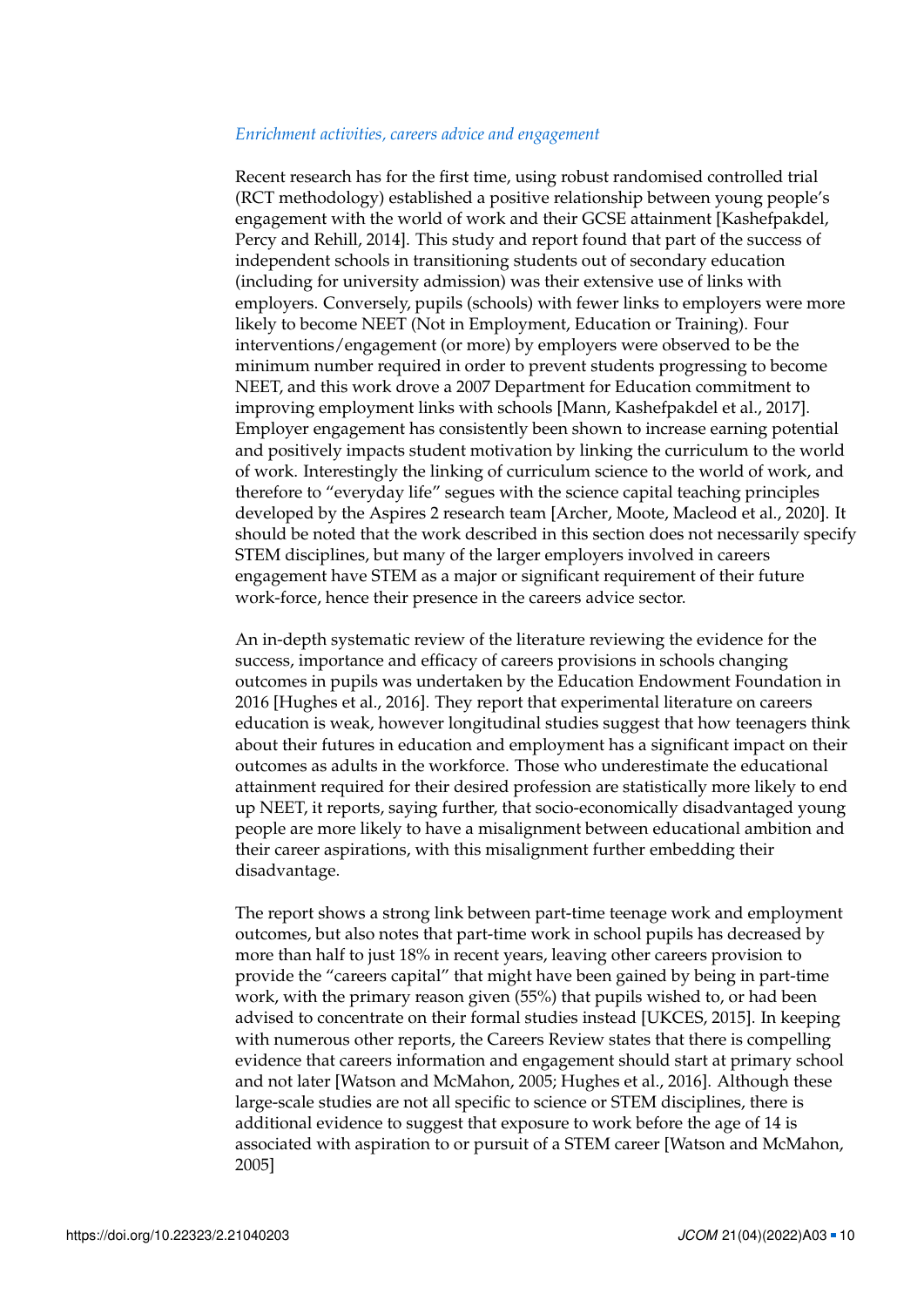As has been shown from a number of factors known to affect engagement with STEM and diversity, taking a person-centred approach appears to be effective [Lin, Lee and Snyder, [2018\]](#page-22-7). Results from a 2020 study showed that a student-centred approach and with multiple interventions was successful in engaging students with STEM and reducing unequal engagement; they showed that prior to the interventions, girls were significantly less likely than boys to know the following STEM jobs: surveyor, technician, and games tester. Following the sustained interventions, there was no significant difference between boys and girls. Furthermore, one of the STEM jobs, Engineering, showed the greatest increase in the percentage of boys and girls intending to enter the sector in after the interventions compared to before [Emembolu et al., [2020\]](#page-20-10).

Despite reports from industry detailing significant engagement with schools, Engineering UK's Brand Monitor from 2019 reported that across the UK, although 34% of pupils (age 11-19 years) had taken part in some form of STEM activity, and 27% had done so in the last twelve months, just 1% had had a visit to or from industry in the previous year. There were no significant differences in access to engineering engagement by gender or ethnicity in this report, but the figure of 1% visits to or from industry suggests that there is some way still to go in establishing ongoing or in-depth engagement across the board in schools, and further yet before reaching the 'bar' of 4 interventions is achieved; the number statistically required for the interventions to affect outcomes [Engineering UK, [2019\]](#page-20-11). Although there is evidence therefore that person-centred engagement is successful in getting students from all demographics into further study or STEM careers, the number of school students currently in receipt of the necessary interventions in the UK is still devastatingly small.

# **Person-centred science engagement examples from current practice**

What evidence we have regarding equity of access to science engagement broadly points towards the necessity of facilitators and practitioners to deliver engagement activities or experiences which are a) deeper and b) repeated, in order to successfully develop science identities in individuals where they can interpret science and science engagement as "for me," [Archer, DeWitt, Davenport et al., [2021\]](#page-18-9). Several engagement programmes across the UK are using either the concept of repeated interventions within a cohort, or deeper immersion within the engagement activities, in order to achieve these aims within both formal and informal settings. While school interventions have the advantage of captive audiences and can be targeted at schools with specific demographics (for example, socio-economic disadvantage), in-school engagement also lacks the capacity for inter-generational learning and parent/guardian engagement, known to be vital in building science capital and forming science identities, and so a combination of formal and informal (community or family based) engagement types may be an optimal approach. One aspect which seems clear, however, is the idea of building engagement around individuals and the acknowledgement that putting the individual, their lives and experiences, at the heart of engagement is most likely to resonate and allow those individuals to interpret science as "for me".

The concept of "person-centred engagement" derives from healthcare, which identified the concept of "patient-centred care" (PCC) as long ago in the 1950s and 1960s and was developed in the  $21<sup>st</sup>$  century. Defined as an approach to patient engagement which "encompasses qualities of compassion, empathy and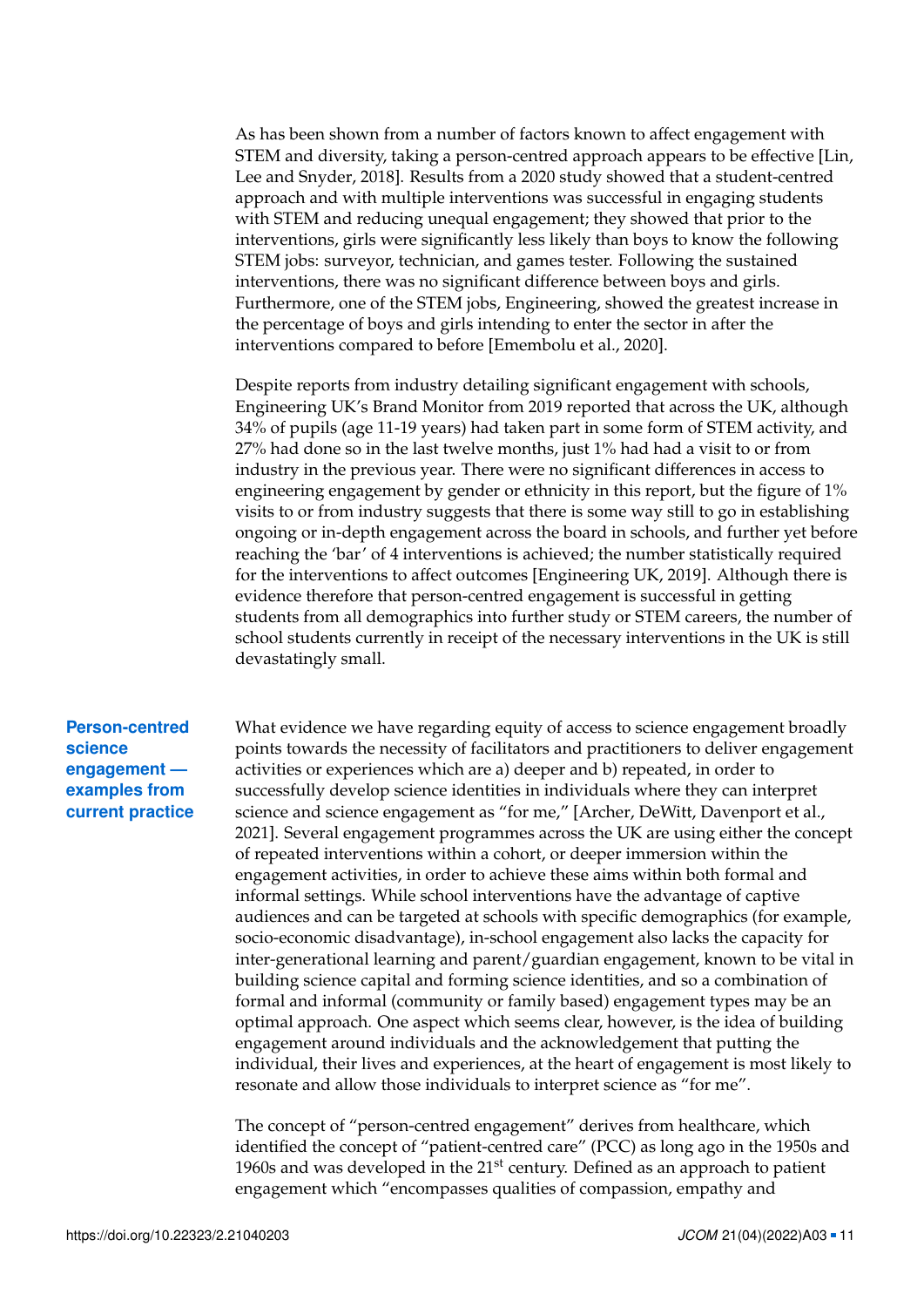responsiveness to the needs, values and expressed preferences of the individual patient," it recognises that focussing on a deficit (for example an illness to be treated) rather than engaging with the patient as a whole person may fails to adequately address psycho-social, cultural and other aspects of people that are vital for health and wellbeing [Byrne, Baldwin and Harvey, [2020\]](#page-19-11). There are parallels to science engagement, from old forms of engagement based on the deficit model of understanding to updated models which involve repeated, deeper, individualised engagements. While the WHO continues to advocate for person centred care, with a vision that "all people have equal access to quality health services that are co-produced in a way that meets their life course needs," so this framework can be seen to be an optimal way to provide equitable science engagement that meets the needs of all people, including those who are underserved and under-represented [World Health Organization, [2018\]](#page-24-3).

One form of engagement which often relies on putting the individual at the heart of science engagement and research is the recent rise in 'citizen science' that is described as, "the collection and analysis of data relating to the natural world by members of the general public, typically as part of a collaborative project with professional scientists," [Bonney, Cooper and Ballard, [2016\]](#page-19-12). It is a process that involves scientists collaborating with segments of the general public to collect and/or analyse data for a research project [Lewandowski and Oberhauser, [2017\]](#page-22-8). The term 'citizen science' first appears in the academic literature in 1995 when used to describe how expert knowledge can exist in what was previously thought of as 'lay people' — or in other words people who do not hold professional qualifications in science [Irwin, [1995;](#page-21-8) Irwin, [2006;](#page-21-9) Irwin, [2008\]](#page-21-10).

Citizen science is constituted by the participation of people who are not working professionally as scientists [Hecht and Rice, [2015\]](#page-20-12). This is an important distinction from Irwin's definition as someone who is not working professionally as a scientist may still have some degree of scientific knowledge, or indeed a science qualification. Citizen science projects provide a two-way benefit — both for the scientists and for the citizens involved in the project. Cohn argues that scientists can generate large quantities of data from citizen science projects. These data are supplied to scientists by the public (or the 'citizen scientists') i.e. those who are not traditionally involved in data collection and scientific research. On the other hand, the public who choose to take part in the project benefit from being involved in a research project which may lead to an increase in their personal understanding of science [Cohn, [2008\]](#page-19-13). In addition, scientists who use citizen science as a tool for data generation benefit from being able to generate large quantities of data over a large geographical area [Cohn, [2008\]](#page-19-13).

However, there is some disagreement in the literature about what does and what does not constitute citizen science. For example, Hecht & Spicer-Rice argue that citizen science can include any type of public involvement in research such as completing surveys or participating in qualitative research, whereas Trumbull et al. [\[2000\]](#page-23-8) argue that for something to be truly a citizen science project, the public must be involved directly in data collection and/or analysis [Trumbull et al., [2000;](#page-23-8) Hecht and Rice, [2015\]](#page-20-12).

At a more nuanced level, taking participatory engagement to deeper levels, the role of storytelling and immersion in science communication has recently begun to be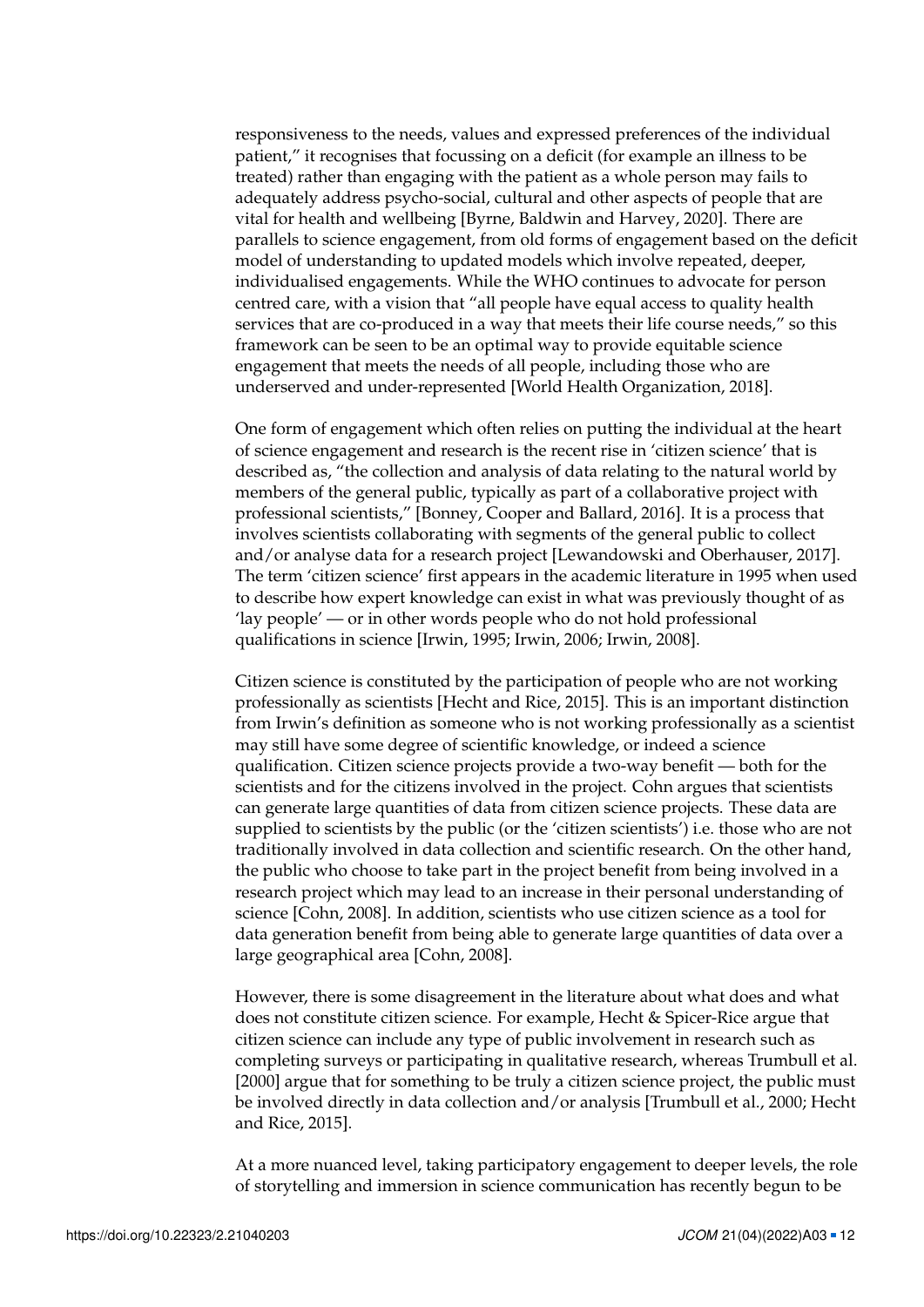more deeply explored. 'The Science of Storytelling' by Storr explores and discusses how stories may be applied in science communication, recognising the effectiveness of immersion and personalisation in stories, and the role of 'narrative transportation, that is, to be so immersed in a story that an individual's behaviours and attitudes can be changed in real life [Storr, [2020\]](#page-23-9). Storr says "transportation changes people, then it changes the world". A brief review of the academic literature surrounding storytelling for the purposes of science communication, however, tends to focus on the benefit to the scientists of using stories to impart and communicate their research through story, rather than the effect on the audience [Kelesidou and Chabrol, [2021\]](#page-22-9). Nevertheless some forms of immersive and participatory engagement have emerged in the last few years, in which the individual is centred within stories, at the heart of the science engagement experience, and initial results from evaluations of these experiences suggest that these events can strongly engage individuals in science in a way which is both equitable and effective [Watson, Harvey et al., [2014;](#page-24-4) Keith and Griffiths, [2020\]](#page-22-10). This concept "science *is* for me" was explored and developed into the 'SCENE' model for inclusive engagement developed by Keith and Griffiths [Keith, [2021\]](#page-21-11). In it, the authors proposed a novel model for engaging underserved and under-represented audiences through a framework which was based in the community and which used narrative-driven engagement, placing the individual at the heart of a fictional STEM-based story. The primary driver for public involvement was entertainment, (in order to engage a non-captive audience), and it employed enquiry based learning within the narrative to engage young people and families with purpose-driven science content [Griffiths and Keith, [2021;](#page-20-13) Keith, [2021;](#page-21-11) Keith and Griffiths, [2021\]](#page-22-11).

For both citizen science and more immersive forms of engagement, there are key similarities in the importance of the role of the participants in the experiences. Both citizen science and immersive theatre take person-centred approaches to engaging non-scientists with science. In both examples, the 'lay' person (participant) is central to the experience and the engagement experience values and needs their input to be successful. This subtle but important difference from some more traditional forms of engagement could be a key reason why both sectors are growing rapidly. The message that too many people experience 'science' as something that is "not for me" may now be being heard and acted upon.

In adopting a person-centred engagement approach, which also fits with Archer's paradigms for building Science Capital, we propose here a reframing of science engagement from 'science engagement for science' which stresses intrinsic benefits of science engagement to science, towards a new approach of 'science engagement for good' which stresses the external benefits of science to the individual.

**Reimagining science engagement: a new conceptual framework**

In this paper, we have explored some of the factors which are thought to affect equity of access to science engagement activities. These factors may help explain why audiences, participants, and visitors to science engagement activities have a tendency to attract white, middle class participants, to the exclusion of minority ethnic and/or working class visitors. The same lack of diversity is observed in the STEM work-force and it is proposed that inequitable access to science engagement is one reason why increasing the number of science engagement activities and funding in the UK have not translated into greater diversity of the STEM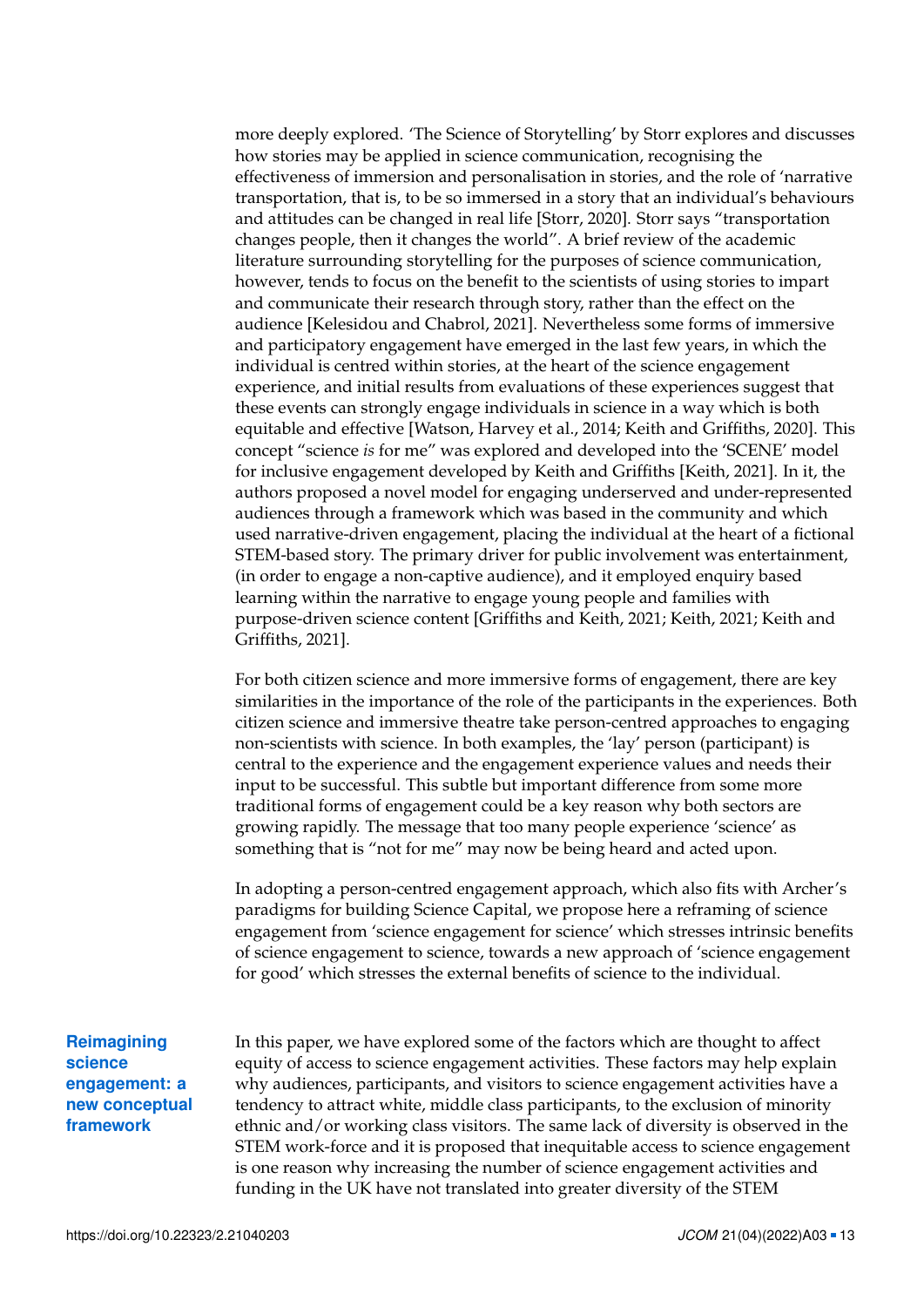workforce. Despite many studies about inequity within science and science engagement, the underlying reasons why participation in science and science engagement for some communities is lower than for white, middle classes is less clear and requires further examination. Aside from the economic workforce imperative, STEM subjects are integral to social development and social mobility with STEM skills improving quality of life and likely to increase income by around 26% [Nath and Border, [2013\]](#page-22-12). We argue here that taking a person-centred approach to STEM engagement and focussing on reasons that will benefit individuals (rather than STEM industries or the economy), is most likely to result in equitable access to STEM engagement and future STEM study and career choices.

It is clear that STEM remains one of the most inequitable industries and is not yet representative of society, despite extensive programmes of outreach, widening participation, science communication and science engagement. The current framing; (that we need to do more science engagement to make science more diverse and representative of society), has often not resonated with those communities whom science engagement activities are targeted towards. This statement is supported by the UK Government's report into public attitudes of science which found that despite 72% of people having taken part in some form of science-related activity, only 1 in 5 felt actively connected with science [Castell et al., [2014;](#page-19-14) Research Councils UK and ComRes, [2017\]](#page-23-10).

There is further evidence of success in a person-centred approach taken by Unicef in their "Sport for Development" (S4D) programme [Jessop, Chavez and Zapata, [2019\]](#page-21-12). S4D proposed that people engage with sport "for me", that is their engagement was framed around using sport as a means to achieve crucial individual outcomes for children and young people, such as learning, health, empowerment and protection, rather than the benefit for sport itself. S4D activities — like science engagement activities — come in lots of forms. They include activities and events that build personal and social programmes around sport, to those that use sport as a means to achieving social goals. Broadly speaking, S4D projects aim to promote positive outcomes in key areas, using sport as a theme to achieve societal goals: education, social inclusion, child protection, empowerment, health and peace building [Jessop, Chavez and Zapata, [2019\]](#page-21-12). The power of sport is used to improve the lives of those taking part in the S4D activity or event usually children or young people. The activities use sport as a means, not as an end, and the focus is on using sport to educate, promote social inclusion, protect children and empower participants. Unlike many science engagement events, S4D is about the needs of the individual, rather than the needs of the sector.

An example of a S4D programme that is focused on the needs of the children and young people (rather than the needs of sport) is the work of UNICEF in Eastern Ukraine, where the sounds of war are all too familiar for the children who play football — or rather, played football — before Russia's widespread invasion of the country. UNICEF have used S4D to help thousands of children, young people and their caregivers alleviate the burdens of war whilst also using sport as a means to provide psychosocial support to help the children and young people make sense of the world and manage the stress of life living in a conflict zone [Silina, [2018\]](#page-23-11). Within the UK, a leading S4D organisation is Sported which sets out to use sport as a means to allow every young person to fulfil their potential, help community groups survive, and young people thrive. Their objectives are around using sport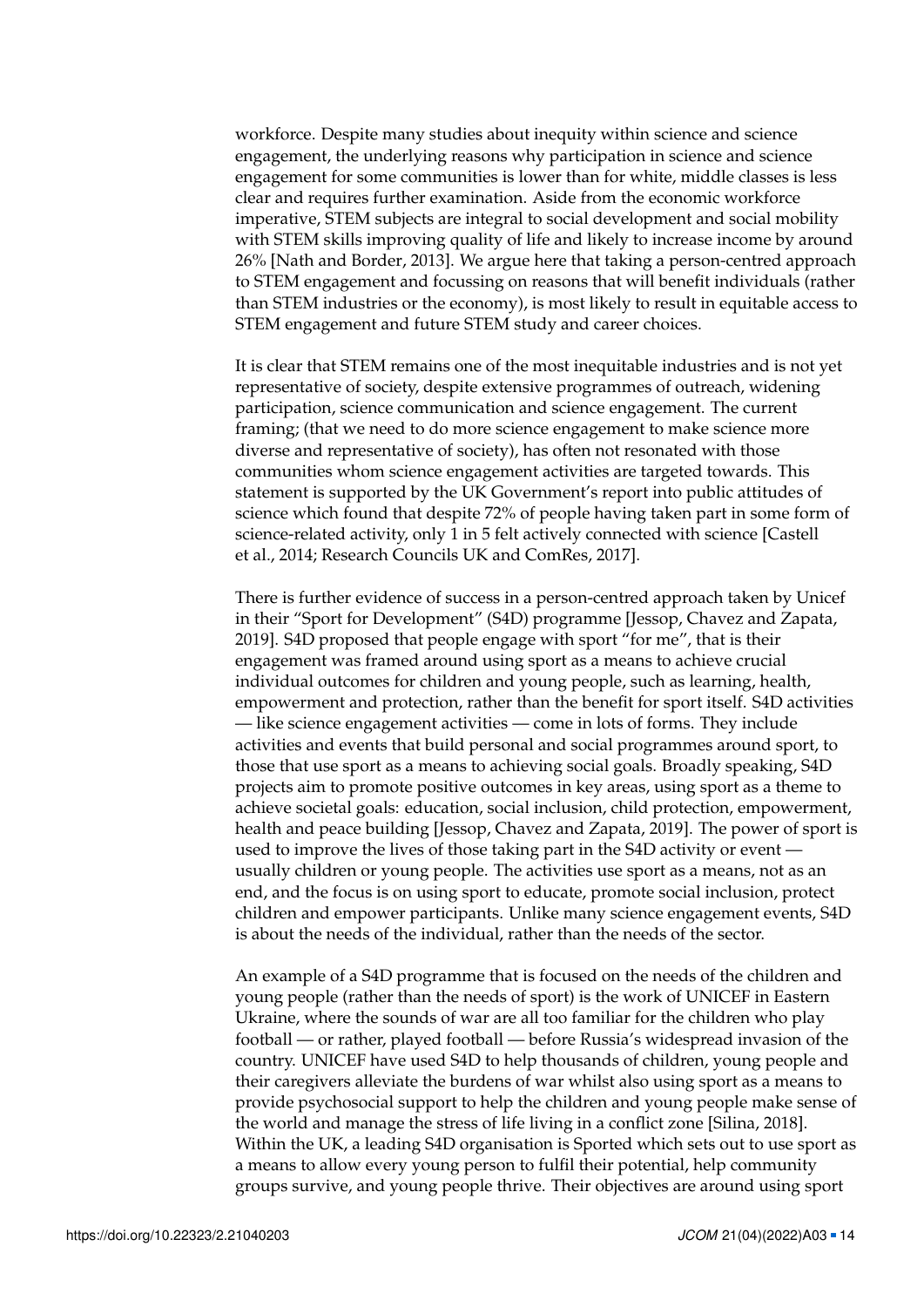as a means to develop mental wellbeing, tackle inequalities through sport, and connect communities for collective action [Sported, [2021\]](#page-23-12). Values are placed at the heart of these objectives: integrity, inclusion, people-led and change-driven. Through engagement with community groups, this organisation and many others have impacted the lives of many children and young people, using sport as a means to address: community cohesion; crime and anti-social behaviour; education and employability; and wellbeing [Skinner, Zakus and Cowell, [2008\]](#page-23-13).

There are parallels to be drawn between participation in science and sport. Anyone can participate in sport — it is after all, by definition, any form of physical activity. Those who train hard, are gifted and have the optimal environment to participate and train, can develop and participate/compete at professional levels. Likewise in science, an enthusiasm for asking questions, understanding how things work, exploring nature and technology can be the markings of a budding scientist, who can then train, study and participate in creating knowledge at a professional level.

We propose that science engagement learns from the success of S4D in using science as a means for individual personal development rather than a means to address problems within the STEM sector. S4D initiatives have been shown to improve attainment of life skills, empower participants, improve self-esteem, enhance leadership skills and help young people create better relationships with adults [Jessop, Chavez and Zapata, [2019\]](#page-21-12), and these outcomes are needed within the STEM sectors. The culture of S4D creates a culture of positive participation in sport, and this has been shown to reduce violence and tackle social and structural inequity — issues that affect science as much as sport.

In reframing science engagement, we propose a conceptual model that shifts away from trying to increase an individual's interest in science, but rather promotes engagement with science 'for good' reasons defined in the six pillars of 'science engagement for good' (Figure [1\)](#page-15-0)

We propose that the purpose of science engagement activities must have achieved at least one of the six outcomes highlighted in Figure 1 in order for it to be meaningful for the individual. This re-think on science engagement encourages those producing and delivering science engagement events to shift the framing of the event away from issues around science workforce and equity in science, towards one or more of these six desired outcomes:

- 1. Participation in science engagement events/activities will enhance mental wellbeing and/or encourage healthy lifestyle behaviours
- 2. Participation in science engagement events/activities will promote equality and empower marginalised groups
- 3. By participating in the science engagement events/activities, the individual will develop key employability skills such as teamwork, problem solving, communication and presenting skills
- 4. The science engagement events/activities will create a safe community space that embraces ethical, cultural and physical differences and promotes the sharing of cultures between different communities
- 5. Participation in the science engagement events/activities will directly lead to increased access to and completion of education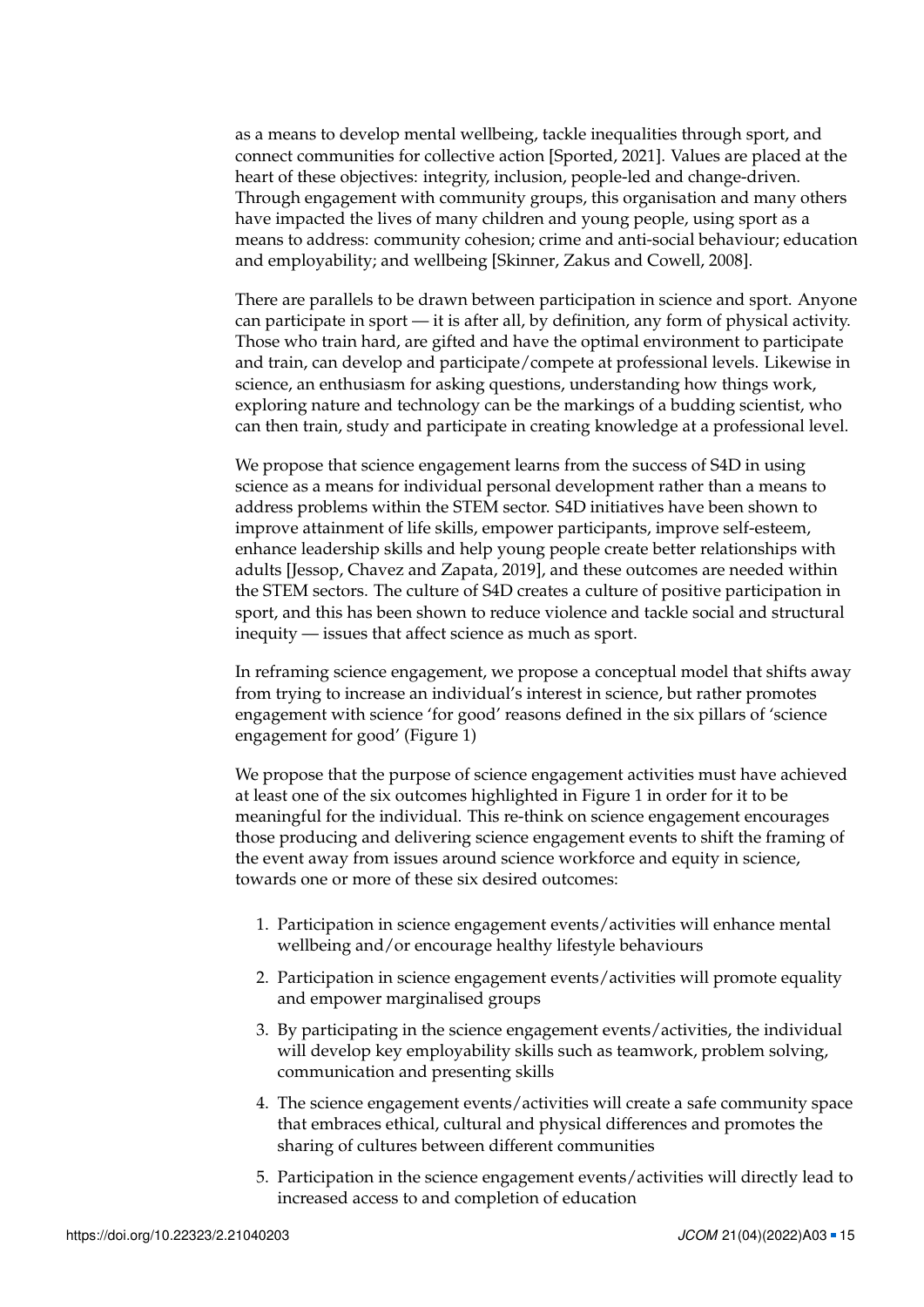

<span id="page-15-0"></span>ment as a benefit to the individual, rather than a benefit to science. **Figure 1**. Science engagement for good. A new conceptual model framing science engage-

**benefit to the individual, rather than a benefit to science.**   $\mathbb{R}^n$  becomes the purpose of science engagement activities must have activities must have a set of the of the of the  $\mathbb{R}^n$ 6. Engagement with science event/activities will help will actively promote peacekeeping<sup>[1](#page-0-0)</sup> through fostering relationships between different groups

**Conclusion** Science engagement, and uptake of science, is affected by a number of factors but the intricate detail of how these factors affect participation remains<br>under-researched, so there is no joined-up approach to solving inequity within science engagement. Inequity in science and science engagement is not only a workforce is essential to meet the demands of the market to enhance the UK s<br>STEM economic productivity; however, the framing of science engagement as a means for the UK to be more productive economically continues not to resonate with those communities that science engagement events seek to engage. the intricate detail of how these factors affect participation remains social justice issue but is an economic issue. A more diverse and skilled STEM workforce is essential to meet the demands of the market to enhance the UK's

Science remains characterised by a lack of diversity and dearth of role models,  $\frac{3}{2}$  become contains entireled below by a faction entirely that we have from models, the individual will develop the individual particularly women, disabled, LGBTQ+, and people of colour — all of whom are less represented in the STEM sector than the general workforce. Our proposed model 'science engagement for good' seeks to address science inequity through a<br>moterning and referee of science engagement estivities. Science engagement ser no longer focus on stressing intrinsic benefits to science, but must now focus on stressing benefits to the individual in participating in science. reframing and refocus of science engagement activities. Science engagement can no

<sup>&</sup>lt;sup>1</sup>In the Unicef Sport for Development model this has referred to peacekeeping across lines of international conflict, or civil warfare but in t<br>other sources of internal community conflict. 6. Engagement with science event/activities will help will actively promote peacekeeping\* international conflict, or civil warfare but in the UK this may be reflected in crossing sectarian lines or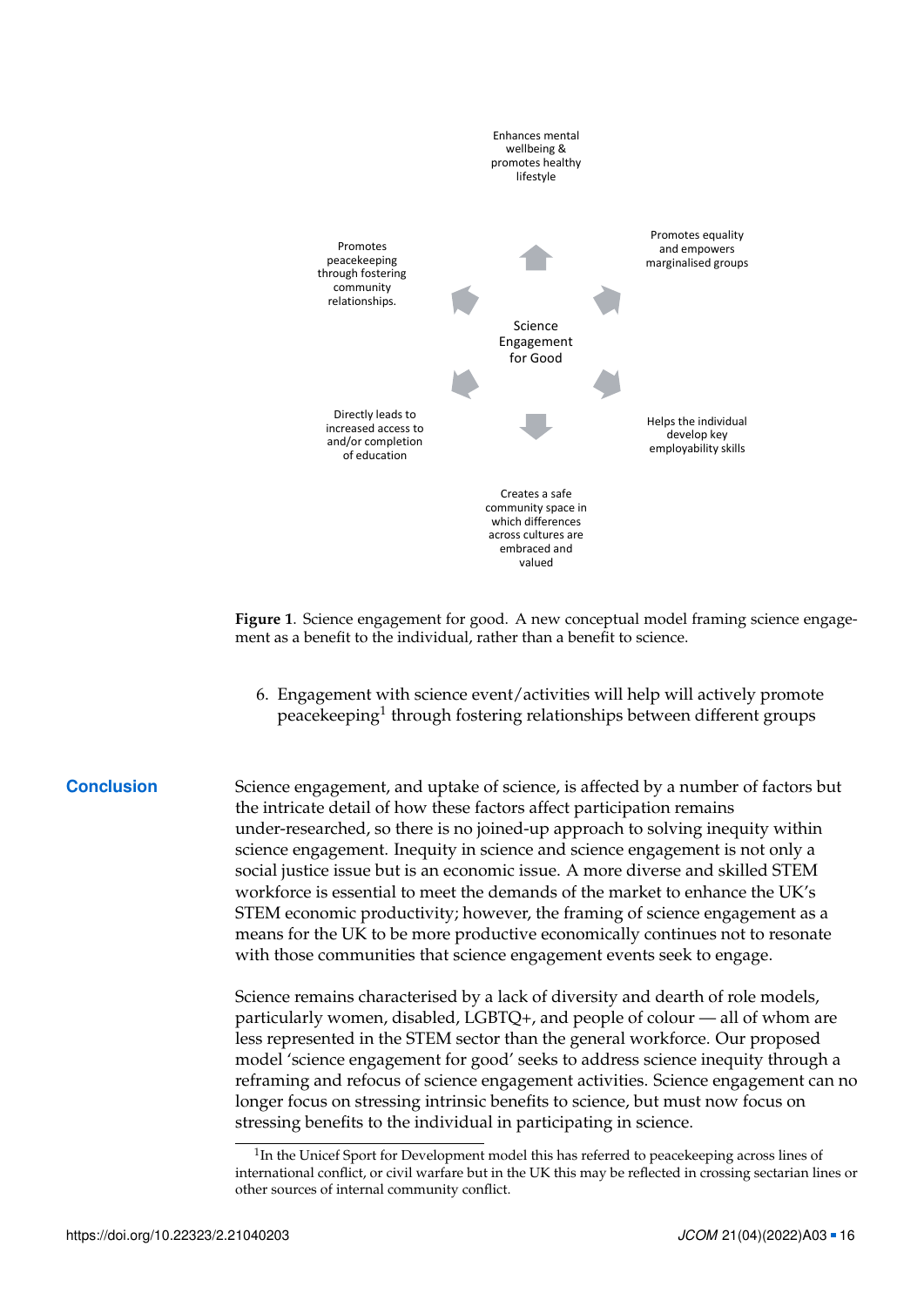Finally, science — like sport — will never be the answer to all the challenges that children and young people face. There are of course many advantages of science adopting this new conceptual model which embeds good practice from S4D initiatives. Indeed, there is a correlation in S4D programmes with those which spend a higher amount of time playing sport having a higher number of children dropping out. So, there is a need to balance sport and social intervention, and science must also balance the science and societal aspects. Children and young people may join science engagement activities for science, but through the application of this conceptual model, they may stay for personal development and wider support. This can only be achieved when science engagement is about providing opportunities for individual personal development, rather than solving the challenges within the STEM sector. A rethink on science engagement as described here may sow the seeds for change.

### **Appendix A. Definitions**

<span id="page-16-0"></span>There are a wide range of definitions of concepts used throughout the informal science engagement sector, with some concepts often used interchangeably. It has been noted by many that these definitions are mutable and often used differently in different contexts and by different users and authors. (For the purposes of this report, we are using the following definitions, but this is not considered definitive — indeed, no such definitive glossary exists and even if it did, there is no agreed international standard convention for usage.)

Access refers to the opportunity that a person has to approach or enter a place. In the informal science engagement context, access refers to the opportunities (or lack thereof) that a person has to participate in informal science learning activities such as attending a science festival, science museum, joining an afterschool science club and so on.

Impact is a term that was first introduced to the Research Excellence Framework (REF) in 2014. Impact is defined within REF as an effect on, change or benefit to the economy, society, culture, public policy or services, health, the environment or quality of life, beyond academia.

Inequity refers to a lack of fairness or justice. In the informal science engagement context, inequity can refer to an unequal or unjust distribution of resources and opportunities to engage in informal science activities and events among members of a particular community (including but not limited to communities based on race, gender, sexuality, culture, and geography).

Informal science engagement (or informal STEM engagement) are opportunities for people to engage in science in an informal setting. It can include things like visiting museums, science festivals, watching YouTube science videos and participating in other science activities and events usually outside of school (for young people). Informal science engagement is particularly important for young people from disadvantaged backgrounds, who are more likely to find science subjects unengaging and difficult at school [Lloyd et al., [2012\]](#page-22-13).

Public (or 'the public' or 'general public') refers to everyone in society who is neither a scientist nor part of a particular research community. It refers to everyone. Within the informal science engagement sector, this term is often frowned upon as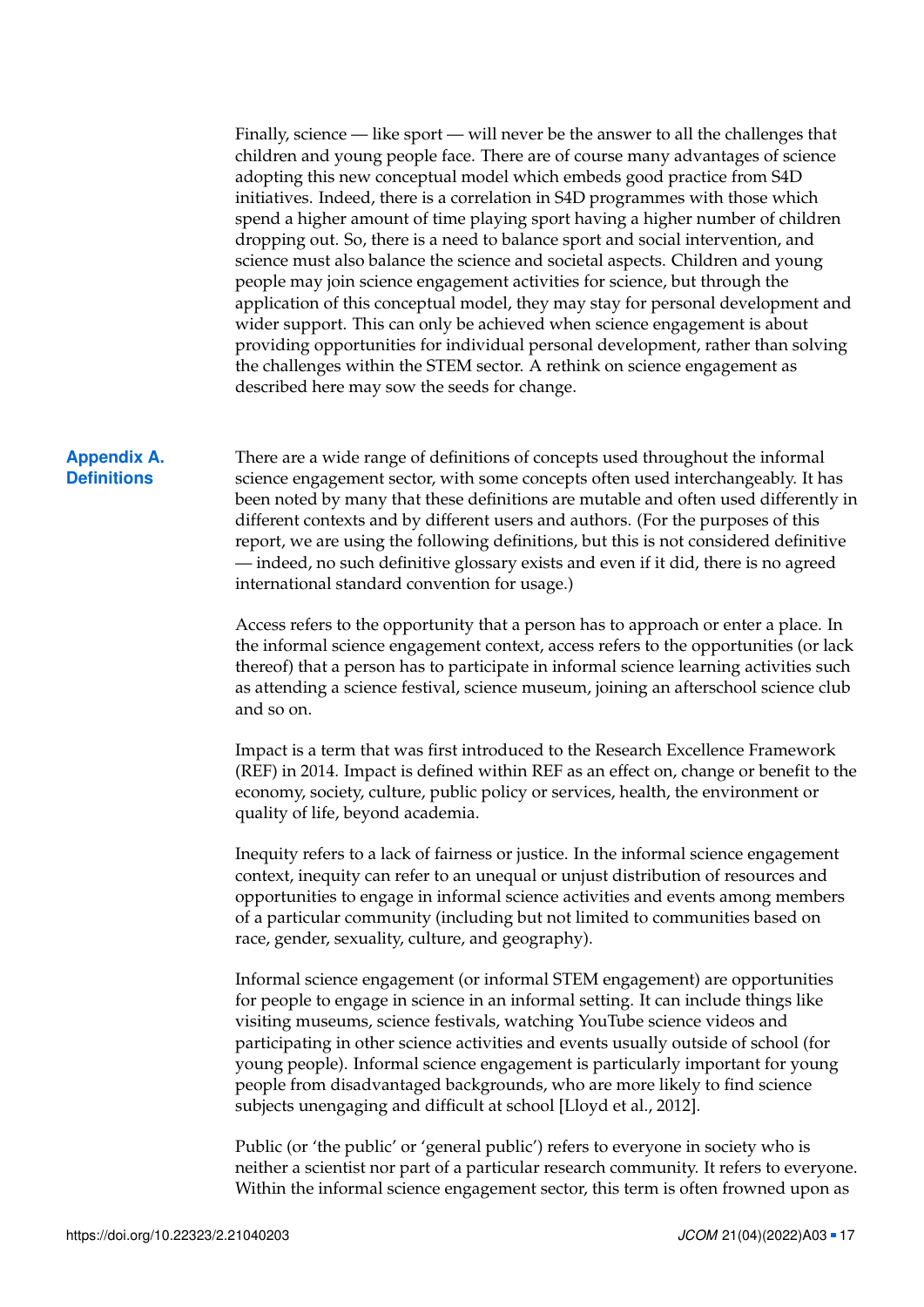it groups everyone together and does not take into account the diversity of the general public. Many of those working within science engagement use the pluralisation of public (publics) to highlight that the public is diverse and made up of countless segments.

Public consultation (or 'public comment' in the USA) is a regulatory process by which the public's input is sought on matters that affect them. It often refers to new legislation being proposed where public input on new policies or laws is sought.

Public dialogue is a two-way process by which members of the public interact with scientists or other science stakeholders (e.g. funders, science industries, policymakers) to discuss issues that are relevant to future decisions on science policy.

Public engagement with science, (PES, or simply PE) also referred to as "science engagement" refers to the various ways in which the activity and benefits of science and research can be shared with the public. It is often seen as a "two-way process" that involves some degree of interaction and listening on both parties (scientist and public).

Public involvement is a term that is becoming more commonplace within informal science engagement. Its origin is in health research and it means that research is done 'with' or 'by' the public, and not 'to', 'about', or 'for' the public. Often it means that patients (or people with relevant lived experience) contribute to how research is designed, conducted and disseminated.

Public understanding of science (PUS) is a concept with dual meaning. Firstly, it refers to a field of study relating to the study of the attitudes and understanding that the public have with science. Secondly, it refers to the public's attitudes and understanding of scientific concepts and developments in science. Within modern day informal science engagement, this concept is rarely in use as it is seen as out-dated and has been replaced by 'public engagement with science'.

Science communication refers to the communication of scientific knowledge and practices from those with expertise to those without expertise. Often, it is viewed as a 'one-way' flow of information from expert to lay person, but this is not always the case. One-way flow of information could involve a science journalist or broadcaster explaining science on TV, radio or in print media. However, science communication could also refer to scientists sharing findings with other scientists at conferences and it could involve scientists or science communicators explaining science at a science festival. Science communication is often seen as an umbrella term for a wide range of activities, including those in an informal setting.

Science communicator is the term for a person who communicates scientific concepts in understandable ways to non-specialists. Often, this may be a job title within a science centre or science festival. It could also be a scientist who is actively involved in informal science engagement with the public, where they are seen to communicate their research with wider non-specialist audiences. As with the term 'science communication', there is a wide range of roles to which the person fulfilling them may be classified as a science communicator.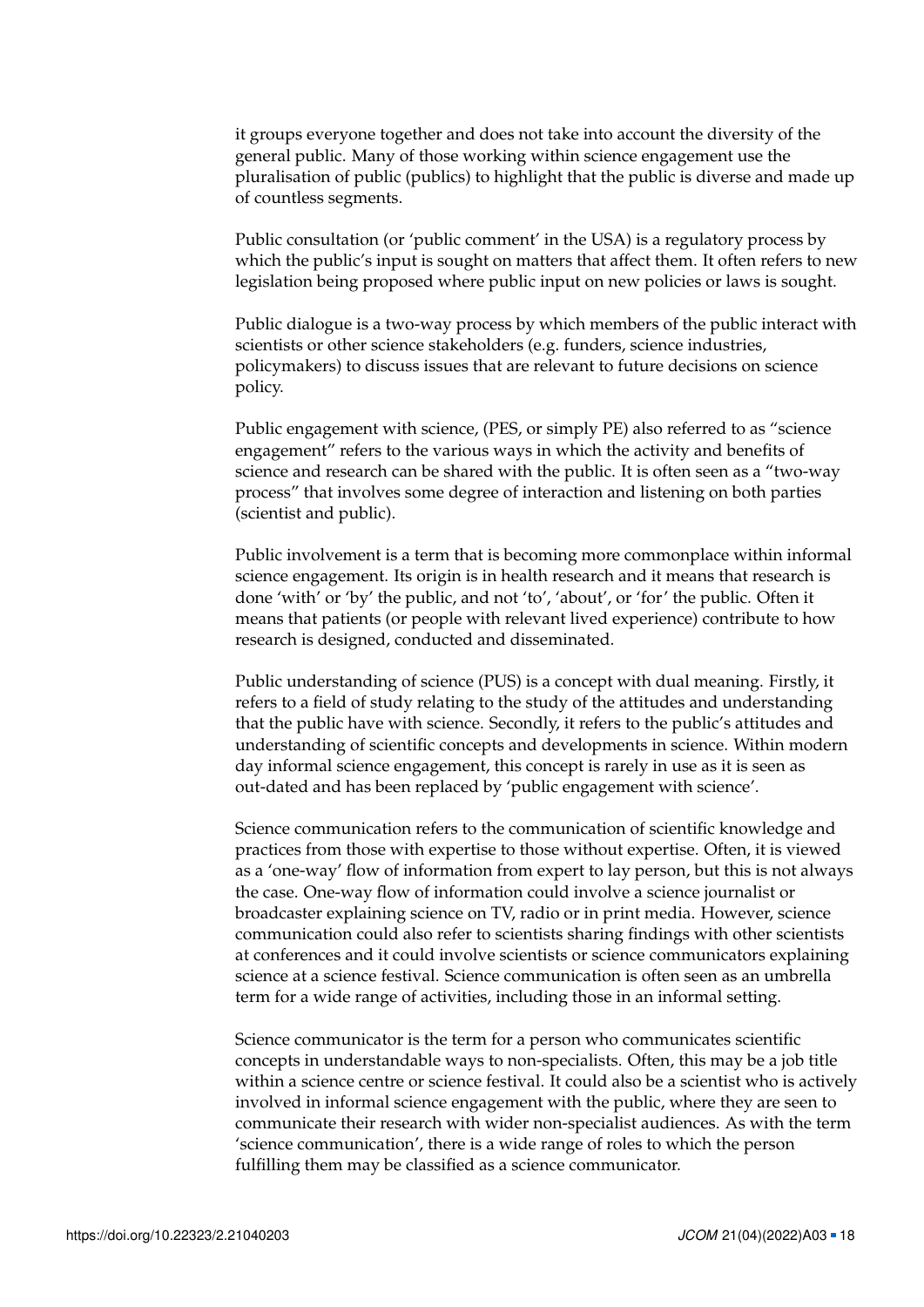Science engagement professional (STEM engagement professional, or public engagement professional) is becoming an increasingly popular term for professionals that work within the informal science engagement sector. It is also becoming more common as a collective term for those who work within the science and research sector (including universities) who are operating at a strategic or operational level to help researchers create and deliver public engagement activities and/or create, deliver and evaluate impact of scientific research and developments.

- <span id="page-18-9"></span><span id="page-18-8"></span><span id="page-18-7"></span><span id="page-18-6"></span><span id="page-18-5"></span><span id="page-18-4"></span><span id="page-18-3"></span><span id="page-18-2"></span><span id="page-18-1"></span><span id="page-18-0"></span>**References** Archer, L. (2020). 'Supporting increased and wider participation in STEM'. *UCL Institute of Education*. URL: [https://discovery.ucl.ac.uk/id/eprint/1009665](https://discovery.ucl.ac.uk/id/eprint/10096655/1/Science%20Capital%20Policy%20Briefing%20IOE.pdf) [5/1/Science%20Capital%20Policy%20Briefing%20IOE.pdf](https://discovery.ucl.ac.uk/id/eprint/10096655/1/Science%20Capital%20Policy%20Briefing%20IOE.pdf).
	- Archer, L., Dawson, E., DeWitt, J., Seakins, A. and Wong, B. (2015). '"Science capital": A conceptual, methodological, and empirical argument for extending bourdieusian notions of capital beyond the arts'. *Journal of Research in Science Teaching* 52 (7), pp. 922–948. <https://doi.org/10.1002/tea.21227>.
	- Archer, L., Dewitt, J. and Osborne, J. (2015). 'Is Science for Us? Black Students' and Parents' Views of Science and Science Careers'. *Science Education* 99 (2), pp. 199–237. <https://doi.org/10.1002/sce.21146>.
	- Archer, L., DeWitt, J., Osborne, J. F., Dillon, J. S., Wong, B. and Willis, B. (2013). *ASPIRES Report: Young people's science and career aspirations, age 10–14*. London, U.K. URL: [https://www.kcl.ac.uk/ecs/research/aspires/aspires-final-re](https://www.kcl.ac.uk/ecs/research/aspires/aspires-final-report-december-2013.pdf) [port-december-2013.pdf](https://www.kcl.ac.uk/ecs/research/aspires/aspires-final-report-december-2013.pdf).
	- Archer, L. and Moote, J. (2016). *ASPIRES 2 project spotlight: Year 11 students' views of careers education and work experience*. URL: [https://www.educationandemployers](https://www.educationandemployers.org/research/aspires-2-project-spotlight-year-11-students-views-of-careers-education-and-work-experience/) [.org/research/aspires-2-project-spotlight-year-11-students-views-of](https://www.educationandemployers.org/research/aspires-2-project-spotlight-year-11-students-views-of-careers-education-and-work-experience/) [-careers-education-and-work-experience/](https://www.educationandemployers.org/research/aspires-2-project-spotlight-year-11-students-views-of-careers-education-and-work-experience/).
	- Archer, L., Moote, J., Macleod, E., Francis, B. and DeWitt, J. (2020). *ASPIRES 2: Young people's science and career aspirations, age 10–19*. London, U.K.: UCL Institute of Education. URL: [https://www.kcl.ac.uk/ecs/research/aspires/a](https://www.kcl.ac.uk/ecs/research/aspires/aspires-final-report-december-2013.pdf) [spires-final-report-december-2013.pdf](https://www.kcl.ac.uk/ecs/research/aspires/aspires-final-report-december-2013.pdf).
	- Archer, L., Moote, J. and MacLeod, E. (2020). 'Lighting the Fuse: Cultivating the Masculine Physics Habitus — A Case Study of Victor Aged 10–18'. In: Physics Education and Gender. Cultural Studies of Science Education. Ed. by A. J. Gonsalves and A. T. Danielsson. Springer International Publishing, pp. 29–51. [https://doi.org/10.1007/978-3-030-41933-2\\_3](https://doi.org/10.1007/978-3-030-41933-2_3).
	- Archer, L., Moote, J. and Tomei, A. (2013). *'What influences participation in science and mathematics?' A briefing paper from the Targeted Initiative on Science and Mathematics Education (TISME)*, p. 4. URL: [https://www.sciencecentres.org.u](https://www.sciencecentres.org.uk/resources/academic-research/tisme-publications-including-what-influence-participation-science-and-mathematics-report/) [k/resources/academic-research/tisme-publications-including-what-inf](https://www.sciencecentres.org.uk/resources/academic-research/tisme-publications-including-what-influence-participation-science-and-mathematics-report/) [luence-participation-science-and-mathematics-report/](https://www.sciencecentres.org.uk/resources/academic-research/tisme-publications-including-what-influence-participation-science-and-mathematics-report/).
	- Archer, M., DeWitt, J., Davenport, C., Keenan, O., Coghill, L., Christodoulou, A., Durbin, S., Campbell, H. and Hou, L. (2021). 'Going beyond the one-off: How can STEM engagement programmes with young people have real lasting impact?' *Research for All* 5 (1). <https://doi.org/10.14324/rfa.05.1.07>.
	- Banerjee, P. A. (2017). 'Is informal education the answer to increasing and widening participation in STEM education?' *Review of Education* 5 (2), pp. 202–224. <https://doi.org/10.1002/rev3.3093>.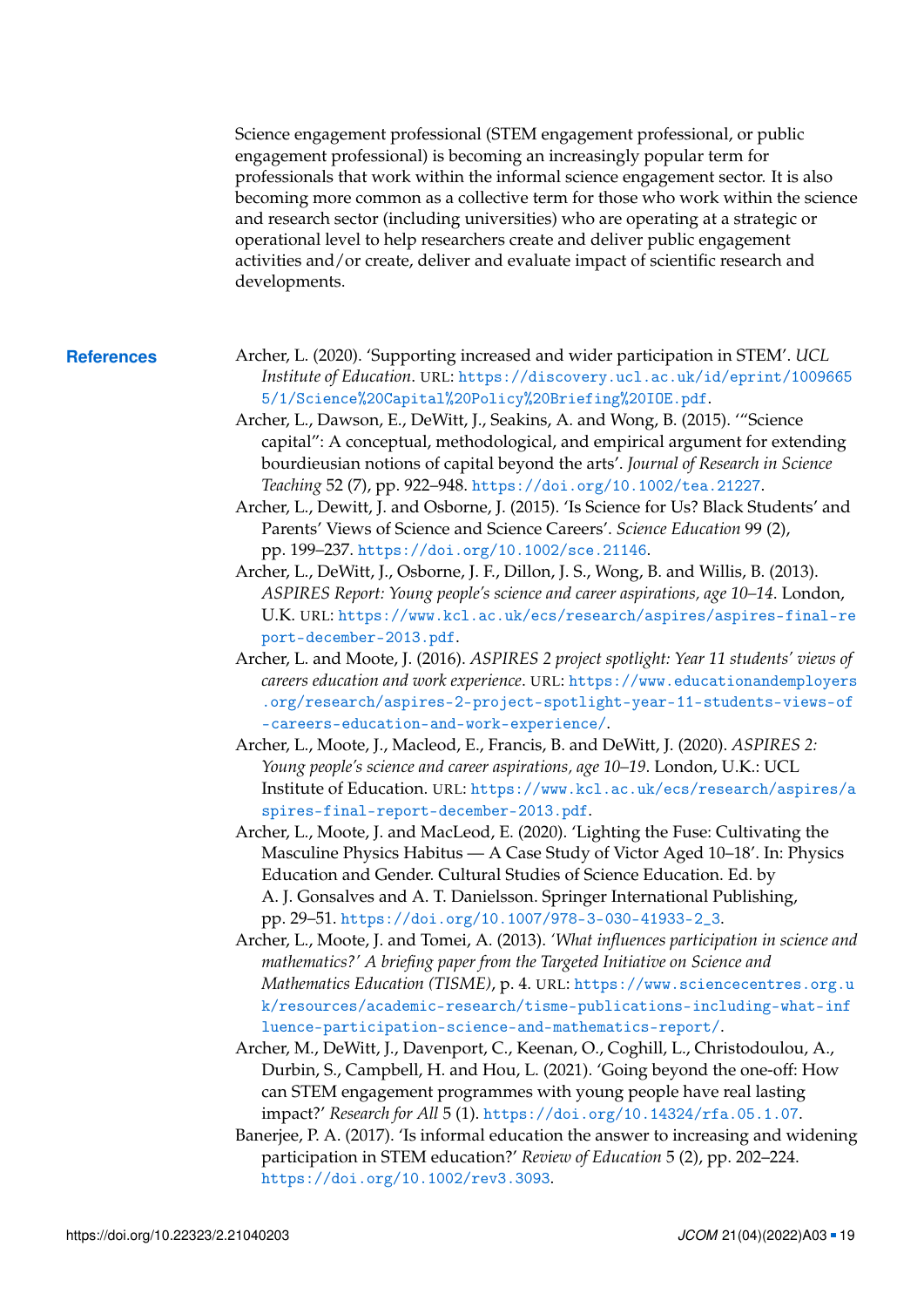- <span id="page-19-2"></span>Bensaude-Vincent, B. and Blondel, C., eds. (2008). Science and spectacle in the European enlightenment. Aldershot, U.K.: Ashgate.
- <span id="page-19-0"></span>BIG Stem Communicators Network (2022). *BIG Stem Communicators Network web page*. URL: <https://www.big.uk.com/festivals>.
- <span id="page-19-12"></span>Bonney, R., Cooper, C. and Ballard, H. (2016). 'The Theory and Practice of Citizen Science: Launching a New Journal'. *Citizen Science: Theory and Practice* 1 (1). <https://doi.org/10.5334/cstp.65>.
- <span id="page-19-9"></span>Borun, M. and Chambers, M. (2000). 'Gender Roles in Science Museum Learning'. *Visitor Studies Today* III (3), pp. 11–14. URL: [http://kora.matrix.msu.edu/file](http://kora.matrix.msu.edu/files/31/173/1F-AD-52-8-VSA-a0a6t9-a_5730.pdf) [s/31/173/1F-AD-52-8-VSA-a0a6t9-a\\_5730.pdf](http://kora.matrix.msu.edu/files/31/173/1F-AD-52-8-VSA-a0a6t9-a_5730.pdf).
- <span id="page-19-3"></span>British Science Association (November 2020). *The State of the Sector: Diversity and representation in STEM industries in the UK*. London, U.K. URL: [https://www.britishscienceassociation.org/Handlers/Download.ash](https://www.britishscienceassociation.org/Handlers/Download.ashx?IDMF=d7899dce-22d5-4880-bbcf-669c0c35bda6) [x?IDMF=d7899dce-22d5-4880-bbcf-669c0c35bda6](https://www.britishscienceassociation.org/Handlers/Download.ashx?IDMF=d7899dce-22d5-4880-bbcf-669c0c35bda6).
- <span id="page-19-4"></span>— (July 2021). *Inquiry into Equity in the STEM Workforce. Final Report*. URL: [https://www.britishscienceassociation.org/Handlers/Download.ash](https://www.britishscienceassociation.org/Handlers/Download.ashx?IDMF=3d51130a-458b-4363-9b2b-d197afc8382a) [x?IDMF=3d51130a-458b-4363-9b2b-d197afc8382a](https://www.britishscienceassociation.org/Handlers/Download.ashx?IDMF=3d51130a-458b-4363-9b2b-d197afc8382a).
- <span id="page-19-11"></span>Byrne, A.-L., Baldwin, A. and Harvey, C. (2020). 'Whose centre is it anyway? Defining person-centred care in nursing: An integrative review'. *PLOS ONE* 15 (3). Ed. by J. A. Vaingankar, e0229923.

<https://doi.org/10.1371/journal.pone.0229923>.

- <span id="page-19-14"></span>Castell, S., Charlton, A., Clemence, M., Pettigrew, N., Pope, S., Quigley, A., Shah, J. N. and Silman, T. (2014). Public attitudes to science 2014: main report. URL: [https://assets.publishing.service.gov.uk/government/uploads/sys](https://assets.publishing.service.gov.uk/government/uploads/system/uploads/attachment_data/file/348830/bis-14-p111-public-attitudes-to-science-2014-main.pdf) [tem/uploads/attachment\\_data/file/348830/bis-14-p111-public-attitude](https://assets.publishing.service.gov.uk/government/uploads/system/uploads/attachment_data/file/348830/bis-14-p111-public-attitudes-to-science-2014-main.pdf) [s-to-science-2014-main.pdf](https://assets.publishing.service.gov.uk/government/uploads/system/uploads/attachment_data/file/348830/bis-14-p111-public-attitudes-to-science-2014-main.pdf).
- <span id="page-19-13"></span>Cohn, J. P. (2008). 'Citizen Science: Can Volunteers Do Real Research?' *BioScience* 58 (3), pp. 192–197. <https://doi.org/10.1641/B580303>.
- <span id="page-19-10"></span>Davis, K., Fitzgerald, A., Power, M., Leach, T., Martin, N., Piper, S., Singh, R. and Dunlop, S. (2021). 'Understanding the conditions informing successful STEM clubs: What does the evidence base tell us?' *Studies in Science Education*, pp. 1–23. <https://doi.org/10.1080/03057267.2021.1969168>.
- <span id="page-19-6"></span>Dawson, E. (2014). '"Not designed for us": How science museums and science centers socially exclude low-income, minority ethnic groups'. *Science Education* 98 (6), pp. 981–1008. <https://doi.org/10.1002/sce.21133>.
- <span id="page-19-7"></span>— (2015). *Equity in informal science learning*. London, U.K. URL: [http://discovery.ucl.ac.uk/1472920/1/Dawson\\_Equity-brief---Yout](http://discovery.ucl.ac.uk/1472920/1/Dawson_Equity-brief---Youth-Equity-Pathways-in-ISL.pdf) [h-Equity-Pathways-in-ISL.pdf](http://discovery.ucl.ac.uk/1472920/1/Dawson_Equity-brief---Youth-Equity-Pathways-in-ISL.pdf).
- <span id="page-19-8"></span>— (2018). 'Reimagining publics and (non) participation: exploring exclusion from science communication through the experiences of low-income, minority ethnic groups'. *Public Understanding of Science* 27 (7), pp. 772–786. <https://doi.org/10.1177/0963662517750072>.
- <span id="page-19-1"></span>— (2019). Equity, exclusion and everyday science learning: the experiences of minoritised groups. 1st ed. Abingdon, Oxon, U.K.: Routledge. <https://doi.org/10.4324/9781315266763>.
- <span id="page-19-5"></span>DeWitt, J. and Archer, L. (2015). 'Who Aspires to a Science Career? A comparison of survey responses from primary and secondary school students'. *International Journal of Science Education* 37 (13), pp. 2170–2192. <https://doi.org/10.1080/09500693.2015.1071899>.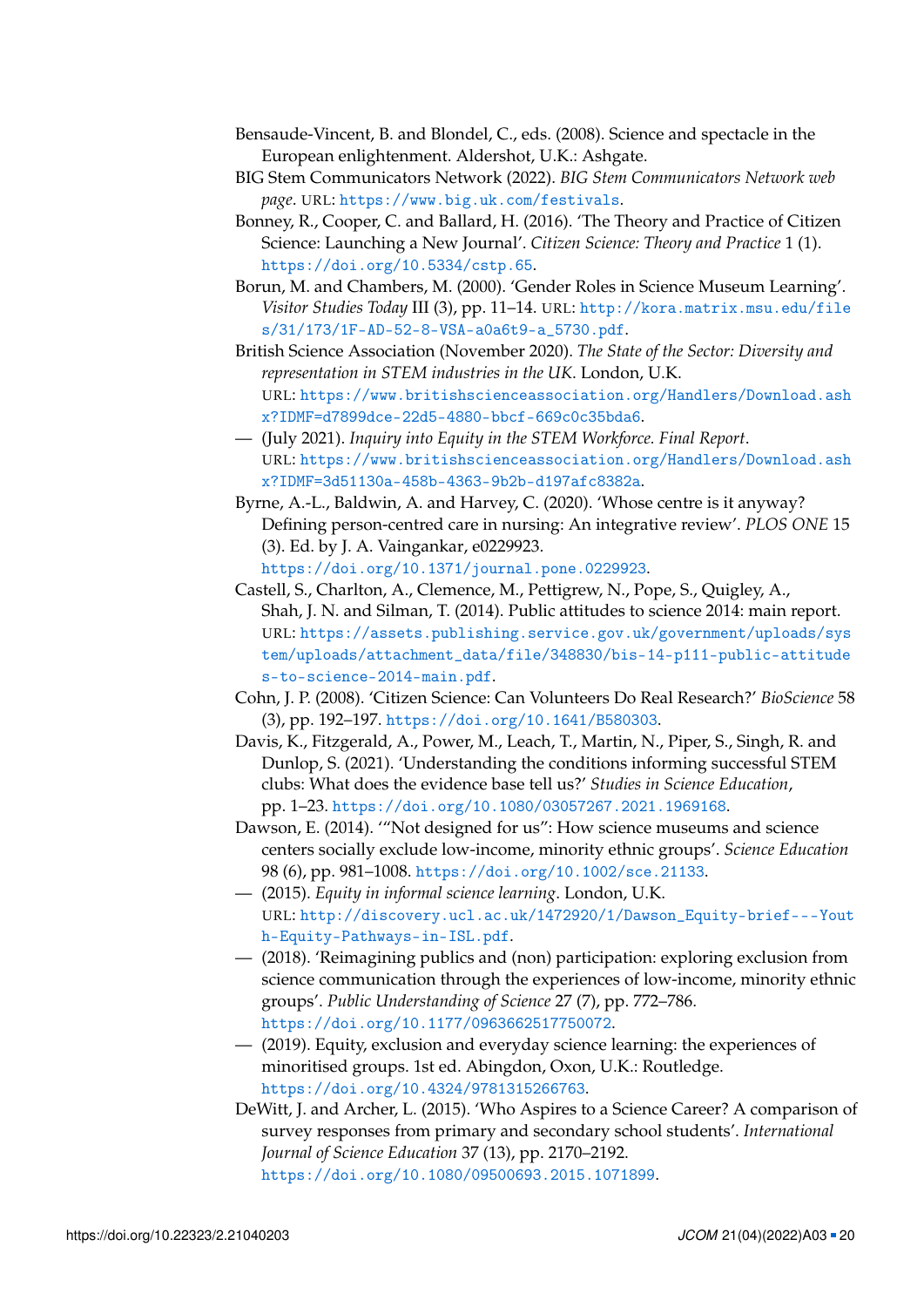- <span id="page-20-4"></span>DeWitt, J., Archer, L. and Mau, A. (2016). 'Dimensions of science capital: exploring its potential for understanding students' science participation'. *International Journal of Science Education* 38 (16), pp. 2431–2449. <https://doi.org/10.1080/09500693.2016.1248520>.
- <span id="page-20-9"></span>Dou, R., Hazari, Z., Dabney, K., Sonnert, G. and Sadler, P. (2019). 'Early informal STEM experiences and STEM identity: The importance of talking science'. *Science Education* 103 (3), pp. 623–637. <https://doi.org/10.1002/sce.21499>.
- <span id="page-20-10"></span>Emembolu, I., Padwick, A., Shimwell, J., Sanderson, J., Davenport, C. and Strachan, R. (2020). 'Using action research to design and evaluate sustained and inclusive engagement to improve children's knowledge and perception of STEM careers'. *International Journal of Science Education* 42 (5), pp. 764–782. <https://doi.org/10.1080/09500693.2020.1729442>.
- <span id="page-20-11"></span>Engineering UK (2019). *Engineering Brand Monitor 2019*. URL: [https://www.engineeringuk.com/media/196487/engineering-brand-mo](https://www.engineeringuk.com/media/196487/engineering-brand-monitor-ebm-2019-full-report-for-website-final.pdf) [nitor-ebm-2019-full-report-for-website-final.pdf](https://www.engineeringuk.com/media/196487/engineering-brand-monitor-ebm-2019-full-report-for-website-final.pdf).
- <span id="page-20-1"></span>Etherton, T. (1993). 'Industrial strategy'. *IEE Review* 39 (5), p. 197. <https://doi.org/10.1049/ir:19930092>.
- <span id="page-20-8"></span>Greenman, E., Bodovski, K. and Reed, K. (2011). 'Neighborhood characteristics, parental practices and children's math achievement in elementary school'. *Social Science Research* 40 (5), pp. 1434–1444.

<https://doi.org/10.1016/j.ssresearch.2011.04.007>.

- <span id="page-20-13"></span>Griffiths, W. and Keith, L. (2021). 'Communities and narratives in neglected spaces: voices from SMASHfestUK'. *JCOM* 20 (01), C04. <https://doi.org/10.22323/2.20010304>.
- <span id="page-20-7"></span>Hanson, M. J., Miller, A. D., Diamond, K., Odom, S., Lieber, J., Butera, G., Horn, E., Palmer, S. and Fleming, K. (2011). 'Neighborhood Community Risk Influences on Preschool Children's Development and School Readiness'. *Infants & Young Children* 24 (1), pp. 87–100. <https://doi.org/10.1097/iyc.0b013e3182008dd0>.
- <span id="page-20-12"></span>Hecht, J. and Rice, E. S. (2015). 'Citizen science: A new direction in canine behavior research'. *Behavioural Processes* 110, pp. 125–132.

<https://doi.org/10.1016/j.beproc.2014.10.014>.

- <span id="page-20-0"></span>Hetland, P. (2014). 'Models in science communication policy'. Formatting Public Engagement and Expertise. *NORDIC Journal of Science and Technology Studies* 2 (2), pp. 5–17.
- <span id="page-20-2"></span>HM Government (July 2020). *UK Research and Development Roadmap*. URL: [https://assets.publishing.service.gov.uk/government/uploads/sys](https://assets.publishing.service.gov.uk/government/uploads/system/uploads/attachment_data/file/896799/UK_Research_and_Development_Roadmap.pdf) [tem/uploads/attachment\\_data/file/896799/UK\\_Research\\_and\\_Development](https://assets.publishing.service.gov.uk/government/uploads/system/uploads/attachment_data/file/896799/UK_Research_and_Development_Roadmap.pdf) [\\_Roadmap.pdf](https://assets.publishing.service.gov.uk/government/uploads/system/uploads/attachment_data/file/896799/UK_Research_and_Development_Roadmap.pdf).
- <span id="page-20-3"></span>HM Treasury (3rd March 2021). 'Build Back Better: our plan for growth'. URL: [https://www.gov.uk/government/publications/build-back-better-ou](https://www.gov.uk/government/publications/build-back-better-our-plan-for-growth/build-back-better-our-plan-for-growth-html) [r-plan-for-growth/build-back-better-our-plan-for-growth-html](https://www.gov.uk/government/publications/build-back-better-our-plan-for-growth/build-back-better-our-plan-for-growth-html).
- <span id="page-20-5"></span>Hood, M. G. (1983). 'Staying away: why people choose not to visit museums'. *Museum news* 61 (4), pp. 50–57.
- <span id="page-20-6"></span>— (1991). 'Significant Issues in Museum Audience Research'. *Informal Science, Visitor Behavior* 6 (4), pp. 18–23. URL: [https://www.informalscience.org/sign](https://www.informalscience.org/significant-issues-museum-audience-research) [ificant-issues-museum-audience-research](https://www.informalscience.org/significant-issues-museum-audience-research).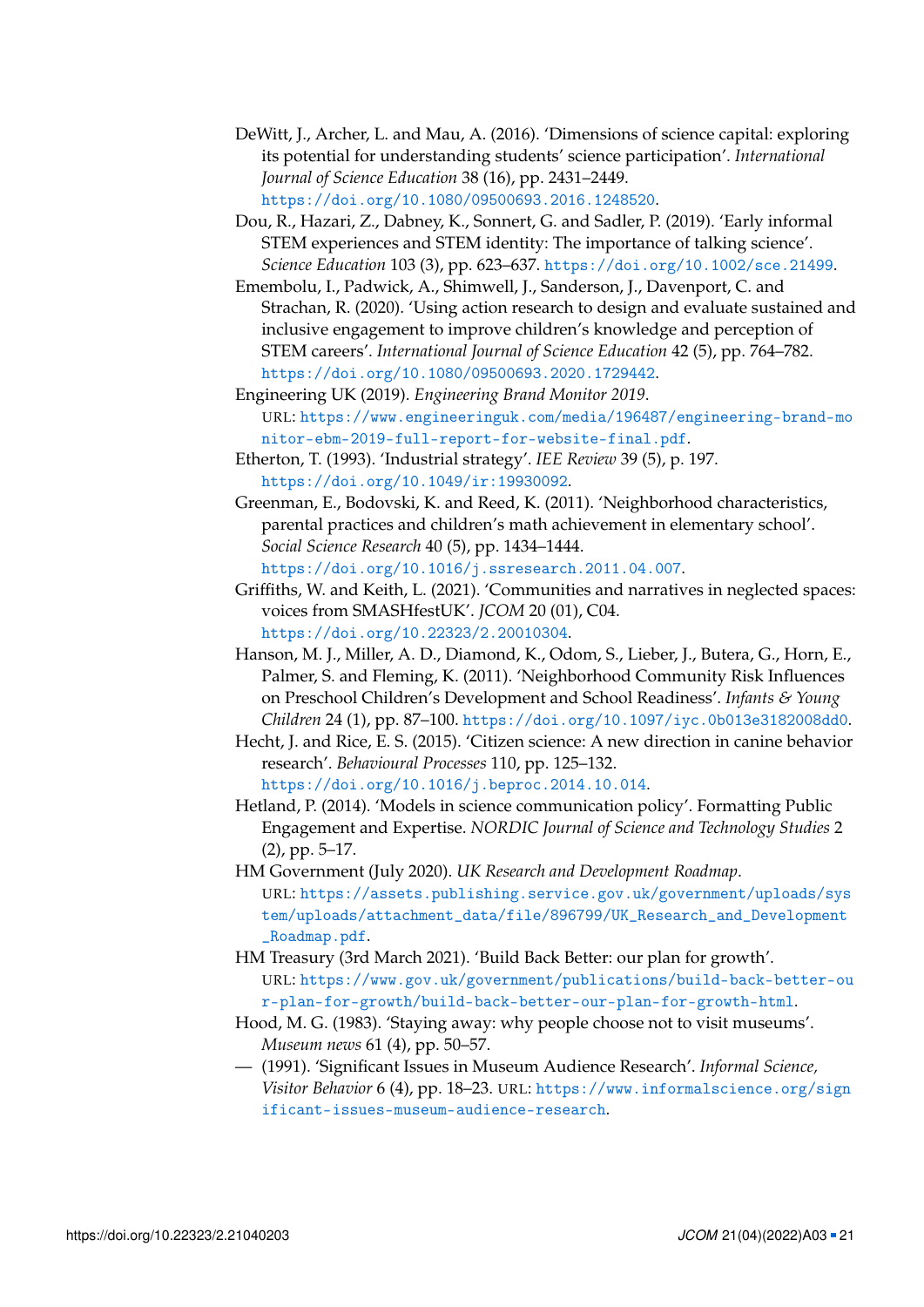<span id="page-21-5"></span>Hood, M. G. (1993). 'After 70 Years of Audience Research, What Have We Learned? Who Comes to Museums, Who Does Not, and Why?' *Informal Science, Visitor Studies* 5 (1).

URL: [https://www.informalscience.org/after-70-years-audience-researc](https://www.informalscience.org/after-70-years-audience-research-what-have-we-learned-who-comes-museums-who-does-not-and-why) [h-what-have-we-learned-who-comes-museums-who-does-not-and-why](https://www.informalscience.org/after-70-years-audience-research-what-have-we-learned-who-comes-museums-who-does-not-and-why).

- <span id="page-21-4"></span>House of Commons, Science and Technology Committee (29th March 2017). *Science communication and engagement*. Science and Technology Committee Eleventh Report of Session 2016–17. URL: [https://publications.parliament.uk/pa/cm](https://publications.parliament.uk/pa/cm201617/cmselect/cmsctech/162/162.pdf) [201617/cmselect/cmsctech/162/162.pdf](https://publications.parliament.uk/pa/cm201617/cmselect/cmsctech/162/162.pdf).
- <span id="page-21-7"></span>Hughes, D., Mann, A., Barnes, S.-A., Baldauf, B. and McKeown, R. (2016). 'Careers education: International literature review'. *Education Endowment Foundation, Education and Employers*. URL: [https://www.educationandemployers.org/rese](https://www.educationandemployers.org/research/careers-education-international-literature-review/) [arch/careers-education-international-literature-review/](https://www.educationandemployers.org/research/careers-education-international-literature-review/).
- <span id="page-21-3"></span>IET (2008). *Studying Stem: what are the barriers? Factfiles*. URL: [https://nanopdf.com](https://nanopdf.com/download/studying-stem-what-are-the-barriers-factfiles_pdf) [/download/studying-stem-what-are-the-barriers-factfiles\\_pdf](https://nanopdf.com/download/studying-stem-what-are-the-barriers-factfiles_pdf).
- <span id="page-21-2"></span>Institute for Manufacturing University of Cambridge (2021). *Benchmarking the UK's industrial and innovation*. URL: [https://www.ciip.group.cam.ac.uk/reports-and-articles/uk-innova](https://www.ciip.group.cam.ac.uk/reports-and-articles/uk-innovation-report/download/UK_Innovation_Report_FINAL_EWv10.pdf) [tion-report/download/UK\\_Innovation\\_Report\\_FINAL\\_EWv10.pdf](https://www.ciip.group.cam.ac.uk/reports-and-articles/uk-innovation-report/download/UK_Innovation_Report_FINAL_EWv10.pdf).
- <span id="page-21-8"></span>Irwin, A. (1995). Citizen Science: a Study of People, Expertise and Sustainable Development. 1st ed. Oxon, U.K.; London, U.K.; New York, NY, U.S.A.: Routledge. ISBN: 978-04-1513-010-3. <https://doi.org/10.4324/9780203202395>.
- <span id="page-21-9"></span>— (2006). 'The Politics of Talk'. *Social Studies of Science* 36 (2), pp. 299–320. <https://doi.org/10.1177/0306312706053350>.
- <span id="page-21-10"></span>— (2008). 'Risk, science and public communication: Third-order thinking about scientific culture'. In: Handbook of Public Communication of Science and Technology. Ed. by M. Bucchi and B. Trench. 1st ed. London, U.K. and New York, U.S.A.: Routledge, pp. 199–212.
- <span id="page-21-1"></span>James, F. A. (2000). *Guides to the Royal Institution of Great Britain: 1 History, Royal Institution of Great Britain*. London, U.K. URL: [https://www.researchgate.net](https://www.researchgate.net/profile/Frank-James/publication/265521966_Guides_to_the_Royal_Institution_of_Great_Britain_1_HISTORY/links/55097f020cf2d7a2812ce3ed/Guides-to-the-Royal-Institution-of-Great-Britain-1-HISTORY.pdf) [/profile/Frank-James/publication/265521966\\_Guides\\_to\\_the\\_Royal\\_Insti](https://www.researchgate.net/profile/Frank-James/publication/265521966_Guides_to_the_Royal_Institution_of_Great_Britain_1_HISTORY/links/55097f020cf2d7a2812ce3ed/Guides-to-the-Royal-Institution-of-Great-Britain-1-HISTORY.pdf) [tution\\_of\\_Great\\_Britain\\_1\\_HISTORY/links/55097f020cf2d7a2812ce3ed/Gui](https://www.researchgate.net/profile/Frank-James/publication/265521966_Guides_to_the_Royal_Institution_of_Great_Britain_1_HISTORY/links/55097f020cf2d7a2812ce3ed/Guides-to-the-Royal-Institution-of-Great-Britain-1-HISTORY.pdf) [des-to-the-Royal-Institution-of-Great-Britain-1-HISTORY.pdf](https://www.researchgate.net/profile/Frank-James/publication/265521966_Guides_to_the_Royal_Institution_of_Great_Britain_1_HISTORY/links/55097f020cf2d7a2812ce3ed/Guides-to-the-Royal-Institution-of-Great-Britain-1-HISTORY.pdf).
- <span id="page-21-0"></span>Jensen, E. and Holliman, R. (2016). 'Norms and Values in UK Science Engagement Practice'. *International Journal of Science Education, Part B* 6 (1), pp. 68–88. <https://doi.org/10.1080/21548455.2014.995743>.
- <span id="page-21-12"></span>Jessop, N., Chavez, C. and Zapata, J. (2019). *Getting into the game: Understanding the evidence for child-focused sport for development*. URL: [https://www.unicef-irc.org/reportcards/files/Getting-into-the%2](https://www.unicef-irc.org/reportcards/files/Getting-into-the%20Game_Evidence-Child-Sport-for-Development_Report-Summary.pdf) [0Game\\_Evidence-Child-Sport-for-Development\\_Report-Summary.pdf](https://www.unicef-irc.org/reportcards/files/Getting-into-the%20Game_Evidence-Child-Sport-for-Development_Report-Summary.pdf).
- <span id="page-21-6"></span>Kashefpakdel, E., Percy, C. and Rehill, J. (2014). *Motivated to achieve: How encounters with the world of work can change attitudes and improve*.
- <span id="page-21-11"></span>Keith, L. (2021). *SMASHfestUK: A participatory action research programme resulting in the development of a novel model, 'SCENE' for inclusive public engagement with research*. London, U.K. URL: [http://gala.gre.ac.uk/id/eprint/31939/1/Lind](http://gala.gre.ac.uk/id/eprint/31939/1/Lindsay%20Keith_SMASHfestUK.pdf) [say%20Keith\\_SMASHfestUK.pdf](http://gala.gre.ac.uk/id/eprint/31939/1/Lindsay%20Keith_SMASHfestUK.pdf).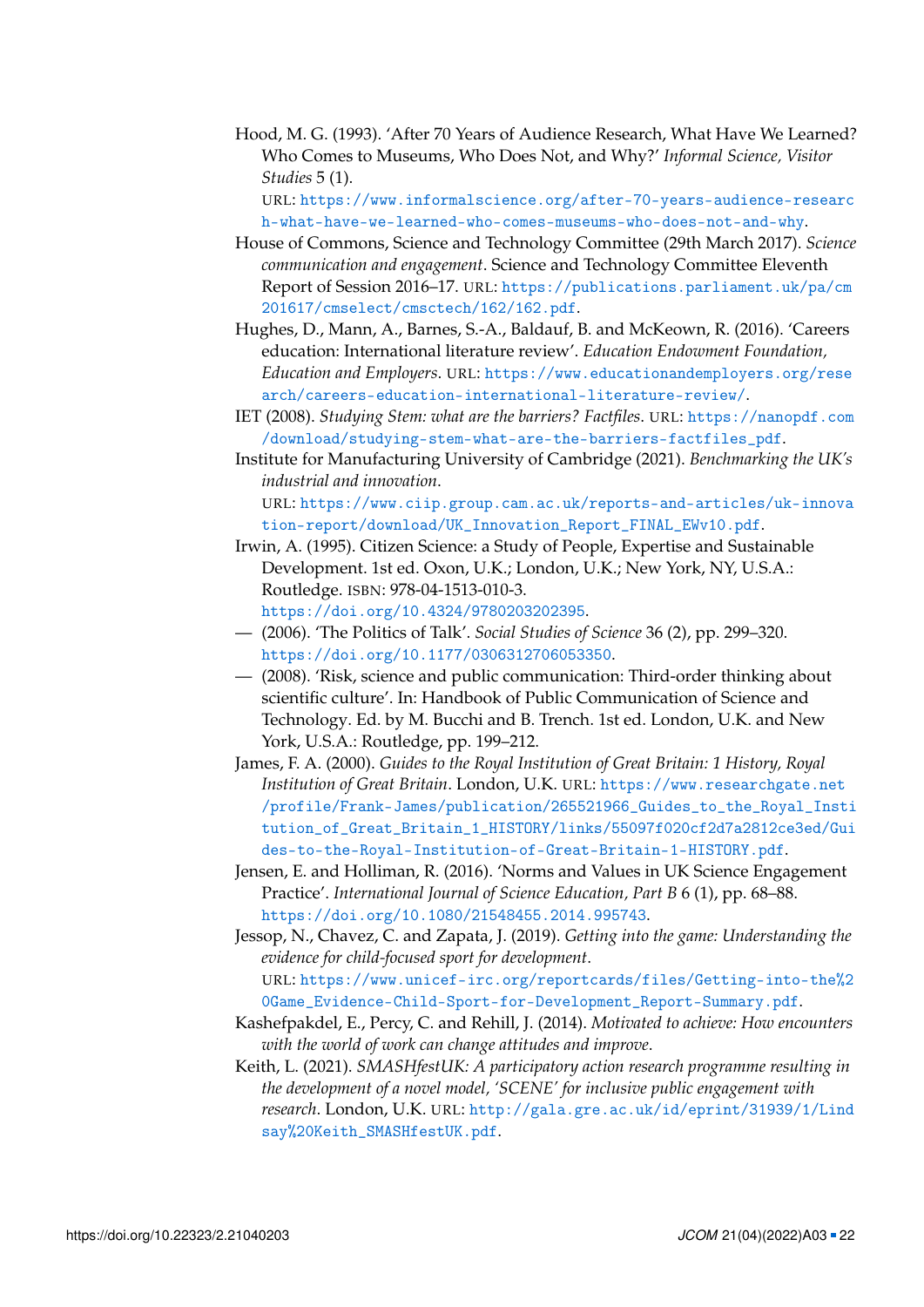- <span id="page-22-10"></span>Keith, L. and Griffiths, W. (2020). '"Space Plague": an investigation into immersive theatre and narrative transportation effects in informal pandemic science education'. *Journal of Science Communication* 19 (07), N01. <https://doi.org/10.22323/2.19070801>.
- <span id="page-22-11"></span>— (2021). 'SCENE: A novel model for engaging underserved and under-represented audiences in informal science learning activities'. *Research for All* 5 (2). <https://doi.org/10.14324/rfa.05.2.09>.
- <span id="page-22-9"></span>Kelesidou, F. and Chabrol, E., eds. (2021). A comprehensive guide to Science Communication. Hindawi Limited.

URL: <https://www.hindawi.com/resources/>.

- <span id="page-22-0"></span>Kennedy, E. B., Jensen, E. A. and Verbeke, M. (2018). 'Preaching to the scientifically converted: evaluating inclusivity in science festival audiences'. *International Journal of Science Education, Part B* 8 (1), pp. 14–21. <https://doi.org/10.1080/21548455.2017.1371356>.
- <span id="page-22-4"></span>Langley, C. and Parkinson, S. (2009). *Science and the corporate agenda: The detrimental effects of commercial influence on science and technology*.
- <span id="page-22-8"></span>Lewandowski, E. J. and Oberhauser, K. S. (2017). 'Butterfly citizen scientists in the United States increase their engagement in conservation'. *Biological Conservation* 208, pp. 106–112. <https://doi.org/10.1016/j.biocon.2015.07.029>.
- <span id="page-22-7"></span>Lin, L., Lee, T. and Snyder, L. A. (2018). 'Math Self-Efficacy and STEM Intentions: A Person-Centered Approach'. *Frontiers in Psychology* 9. <https://doi.org/10.3389/fpsyg.2018.02033>.
- <span id="page-22-13"></span>Lloyd, R., Neilson, R., King, S. and Dyball, M. (November 2012). Review of Informal Science Learning. London, U.K.: Wellcome Trust.
- <span id="page-22-5"></span>Mann, A., Denis, V., Schleicher, A., Ekhtiari, H., Forsyth, T., Liu, E. and Chambers, N. (2018). *Dream Jobs? Teenagers' Career Aspirations and the Future of Work*. URL: <https://www.oecd.org/berlin/publikationen/Dream-Jobs.pdf>.
- <span id="page-22-6"></span>Mann, A., Kashefpakdel, E. T., Rehill, J. and Huddleston, P. (2017). *Contemporary transitions: Young Britons reflect on life after secondary school and college*. URL: [https](https://www.educationandemployers.org/research/contemporary-transitions-young-britons-reflect-on-life-after-secondary-school-and-college/) [://www.educationandemployers.org/research/contemporary-transitions](https://www.educationandemployers.org/research/contemporary-transitions-young-britons-reflect-on-life-after-secondary-school-and-college/)[young-britons-reflect-on-life-after-secondary-school-and-college/](https://www.educationandemployers.org/research/contemporary-transitions-young-britons-reflect-on-life-after-secondary-school-and-college/).
- <span id="page-22-1"></span>Marks, N. J. (2013). 'Six Ideal Types of Public Engagement with Science and Technology: Reflections on Capital, Legitimacy and Models of Democracy'. *DEMESCI - The Journal of Deliberative Mechanisms in Science* (2), pp. 33–61. <https://doi.org/10.4471/demesci.2013.08>.
- <span id="page-22-12"></span>Nath, C. and Border, P. (2013). *Examining Science, Technology, Engineering and Maths Education for ages 14–19*. URL: [https://researchbriefings.files.parliament](https://researchbriefings.files.parliament.uk/documents/POST-PN-430/POST-PN-430.pdf) [.uk/documents/POST-PN-430/POST-PN-430.pdf](https://researchbriefings.files.parliament.uk/documents/POST-PN-430/POST-PN-430.pdf).
- <span id="page-22-3"></span>National Audit Office, Comptroller and Auditor General (2018). *Delivering STEM (science, technology, engineering and mathematics) skills for the economy*. URL: [https://www.nao.org.uk/wp-content/uploads/2018/01/Delivering-ST](https://www.nao.org.uk/wp-content/uploads/2018/01/Delivering-STEM-Science-technology-engineering-and-mathematics-skills-for-the-economy.pdf) [EM-Science-technology-engineering-and-mathematics-skills-for-the-ec](https://www.nao.org.uk/wp-content/uploads/2018/01/Delivering-STEM-Science-technology-engineering-and-mathematics-skills-for-the-economy.pdf) [onomy.pdf](https://www.nao.org.uk/wp-content/uploads/2018/01/Delivering-STEM-Science-technology-engineering-and-mathematics-skills-for-the-economy.pdf).
- <span id="page-22-2"></span>Nurse, P. (2015). *Ensuring a successful UK research endeavour*. A Review of the UK Research Councils. URL: [https://assets.publishing.service.gov.uk/govern](https://assets.publishing.service.gov.uk/government/uploads/system/uploads/attachment_data/file/478125/BIS-15-625-ensuring-a-successful-UK-research-endeavour.pdf) [ment/uploads/system/uploads/attachment\\_data/file/478125/BIS-15-625](https://assets.publishing.service.gov.uk/government/uploads/system/uploads/attachment_data/file/478125/BIS-15-625-ensuring-a-successful-UK-research-endeavour.pdf) [ensuring-a-successful-UK-research-endeavour.pdf](https://assets.publishing.service.gov.uk/government/uploads/system/uploads/attachment_data/file/478125/BIS-15-625-ensuring-a-successful-UK-research-endeavour.pdf).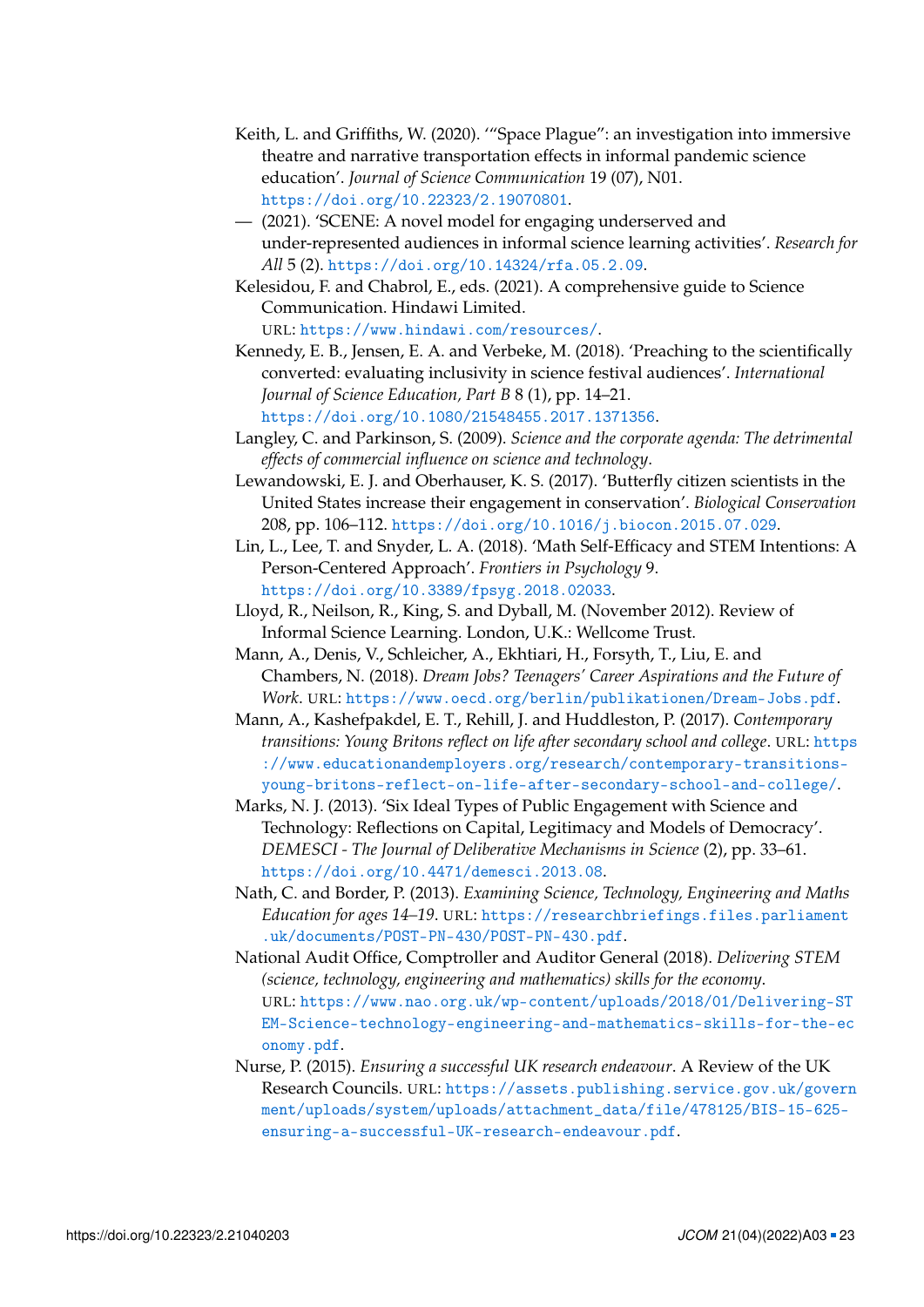- <span id="page-23-6"></span>O'Keeffe, M. (2013). 'Lieutenant Uhura and the Drench Hypothesis: Diversity and the Representation of STEM Careers'. *International Journal of Gender, Science and Technology* 5 (1), pp. 4–24.
- <span id="page-23-10"></span>Research Councils UK and ComRes (2017). *Public Insight Report into Public Attitudes towards Research 2017*. URL: [https://webarchive.nationalarchives.gov.uk/2](https://webarchive.nationalarchives.gov.uk/20180322125503/http:/www.rcuk.ac.uk/documents/publications/rcukpublicinsightproject-pdf/) [0180322125503/http:/www.rcuk.ac.uk/documents/publications/rcukpublic](https://webarchive.nationalarchives.gov.uk/20180322125503/http:/www.rcuk.ac.uk/documents/publications/rcukpublicinsightproject-pdf/) [insightproject-pdf/](https://webarchive.nationalarchives.gov.uk/20180322125503/http:/www.rcuk.ac.uk/documents/publications/rcukpublicinsightproject-pdf/).
- <span id="page-23-3"></span>Salmon, R. A., Priestley, R. K. and Goven, J. (2017). 'The reflexive scientist: an approach to transforming public engagement'. *Journal of Environmental Studies and Sciences* 7 (1), pp. 53–68. <https://doi.org/10.1007/s13412-015-0274-4>.
- <span id="page-23-2"></span>Saunders, T. (30th August 2018). 'Seven principles for public engagement in research and innovation policymaking. A guide from Nesta's Inclusive Innovation team'. *Media.Nesta.Org.Uk*.

URL: [https://www.nesta.org.uk/report/seven-principles-public-engagem](https://www.nesta.org.uk/report/seven-principles-public-engagement-research-and-innovation-policymaking/) [ent-research-and-innovation-policymaking/](https://www.nesta.org.uk/report/seven-principles-public-engagement-research-and-innovation-policymaking/).

- <span id="page-23-11"></span>Silina, Y. (20th June 2018). 'Football and gunfire: Childhood on the frontline of the conflict in Ukraine'. *UNICEF*. URL: [https://www.unicef.org/stories/footbal](https://www.unicef.org/stories/football-and-gunfire-childhood-frontline-conflict-ukraine) [l-and-gunfire-childhood-frontline-conflict-ukraine](https://www.unicef.org/stories/football-and-gunfire-childhood-frontline-conflict-ukraine).
- <span id="page-23-13"></span>Skinner, J., Zakus, D. H. and Cowell, J. (2008). 'Development through Sport: Building Social Capital in Disadvantaged Communities'. *Sport Management Review* 11 (3), pp. 253–275. [https://doi.org/10.1016/s1441-3523\(08\)70112-8](https://doi.org/10.1016/s1441-3523(08)70112-8).
- <span id="page-23-12"></span>Sported (19th May 2021). *Launch of Sported's strategy. Reach. Include. Empower 2021–25*. URL: [https://sported.org.uk/launch-of-sporteds-strategy-reac](https://sported.org.uk/launch-of-sporteds-strategy-reach-include-empower-2021-25/) [h-include-empower-2021-25/](https://sported.org.uk/launch-of-sporteds-strategy-reach-include-empower-2021-25/).
- <span id="page-23-4"></span>STEM Learning (2018). *STEM Skills Indicator*. URL: [https://www.stem.org.uk/site](https://www.stem.org.uk/sites/default/files/pages/downloads/stem-skills-indicator-findings.pdf) [s/default/files/pages/downloads/stem-skills-indicator-findings.pdf](https://www.stem.org.uk/sites/default/files/pages/downloads/stem-skills-indicator-findings.pdf).
- <span id="page-23-1"></span>Stilgoe, J., Lock, S. J. and Wilsdon, J. (2014). 'Why should we promote public engagement with science?' *Public Understanding of Science* 23 (1), pp. 4–15. <https://doi.org/10.1177/0963662513518154>.
- <span id="page-23-9"></span>Storr, W. (2020). The Science of Storytelling: Why Stories Make Us Human and How To Tell Them Better. 1st ed. London, U.K.: Harper Collins. URL: [https://harpercollins.co.uk/products/the-science-of-storytellin](https://harpercollins.co.uk/products/the-science-of-storytelling-why-stories-make-us-human-and-how-to-tell-them-better-will-storr?variant=32546456240206) [g-why-stories-make-us-human-and-how-to-tell-them-better-will-storr](https://harpercollins.co.uk/products/the-science-of-storytelling-why-stories-make-us-human-and-how-to-tell-them-better-will-storr?variant=32546456240206) [?variant=32546456240206](https://harpercollins.co.uk/products/the-science-of-storytelling-why-stories-make-us-human-and-how-to-tell-them-better-will-storr?variant=32546456240206).
- <span id="page-23-5"></span>TED (2015). *Should we stop trying to make science more 'fun'?* URL: <https://www.youtube.com/watch?v=g8D3fr-0aJ0>.
- <span id="page-23-8"></span>Trumbull, D. J., Bonney, R., Bascom, D. and Cabral, A. (2000). 'Thinking scientifically during participation in a citizen-science project'. *Science Education* 84 (2), pp. 265–275. [https://doi.org/10.1002/\(SICI\)1098-237X\(200003\)84%3](https://doi.org/10.1002/(SICI)1098-237X(200003)84%3A2%3C265%3A%3AAID-SCE7%3E3.0.CO%3B2-5) [A2%3C265%3A%3AAID-SCE7%3E3.0.CO%3B2-5](https://doi.org/10.1002/(SICI)1098-237X(200003)84%3A2%3C265%3A%3AAID-SCE7%3E3.0.CO%3B2-5).
- <span id="page-23-0"></span>UK Science Festivals Network (2022). *UK Science Festivals Network web page*. URL: <https://sciencefestivals.uk/festival/>.
- <span id="page-23-7"></span>UKCES (2015). *The Death of the Saturday Job: The decline in earnings and learning amongst young people in the UK*. URL: [https://assets.publishing.service.gov](https://assets.publishing.service.gov.uk/government/uploads/system/uploads/attachment_data/file/435285/15.06.15._DOTSJ_Report_design_final_EDIT.pdf) [.uk/government/uploads/system/uploads/attachment\\_data/file/435285/15](https://assets.publishing.service.gov.uk/government/uploads/system/uploads/attachment_data/file/435285/15.06.15._DOTSJ_Report_design_final_EDIT.pdf) [.06.15.\\_DOTSJ\\_Report\\_design\\_final\\_EDIT.pdf](https://assets.publishing.service.gov.uk/government/uploads/system/uploads/attachment_data/file/435285/15.06.15._DOTSJ_Report_design_final_EDIT.pdf).